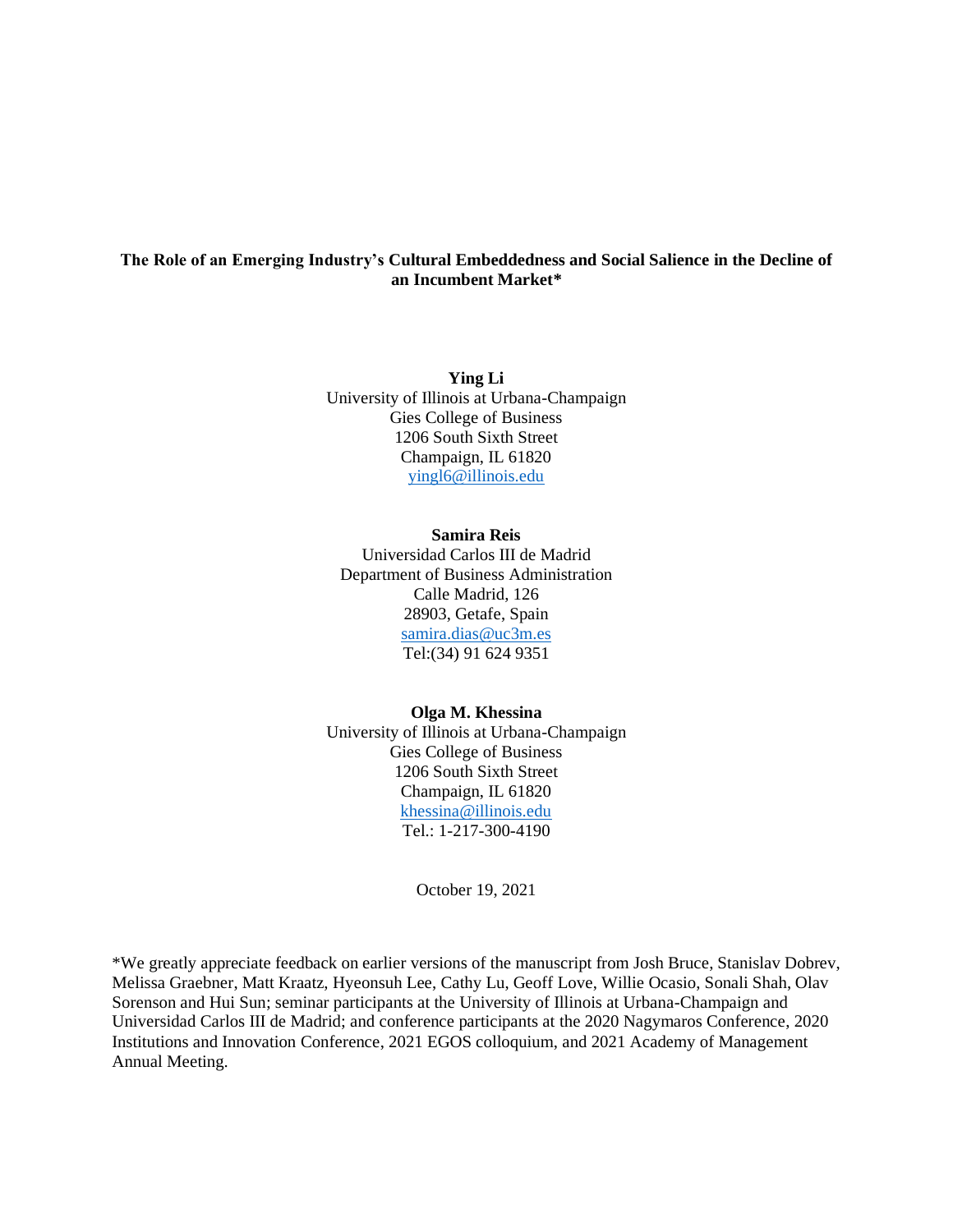### **Abstract**

How can an emerging industry without initial obvious technical, ideological, or collective action advantages cause the decline of an established market? To answer this question, we need to identify mechanisms that shift consumer attention from the old to the new industry, even when the latter does not possess obvious advantages. In this paper, we develop two such mechanisms – cultural embeddedness and social salience – to explain how organizations in an emerging industry can help customers see their novel offerings as familiar as well as perceive these offerings as potential substitutes for incumbent products. We suggest that companies in an emerging market may achieve cultural embeddedness by immersing their novel offerings in cultural artifacts of an incumbent industry. Newcomers may also achieve higher social salience by reflecting public discourse in their offerings better than the incumbent industry. Cultural embeddedness and social salience prompt customers to shift their limited attention and resources from the established market to the emerging industry, causing the former to decline. We find empirical support for our theorizing in an event history analysis of how the incumbent industry of all single-screen movie theaters in the state of Illinois was negatively affected by the newcomer U.S. TV programming industry during 1944-1962.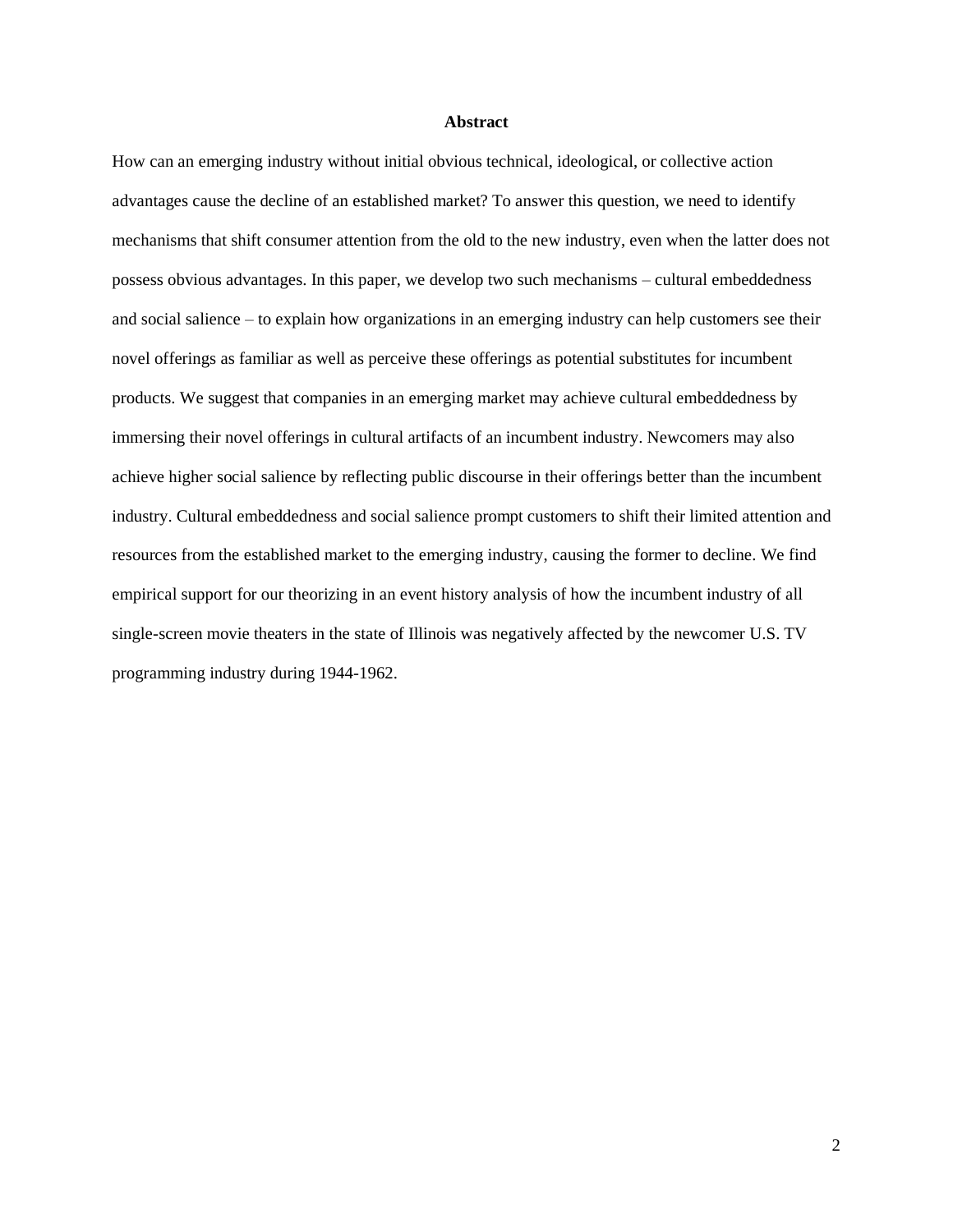# **INTRODUCTION**

Industrial history is rich with examples of emerging industries eroding or even displacing related incumbent markets, such as automobiles rendering carriages obsolete (Klepper, 2002), e-commerce threatening the viability of brick-and-mortar retailers (Raffaelli, 2020), sharing ride services reducing demand for taxicab companies (Garud, Kumaraswamy, Roberts, & Xu, 2020), and multiple others. The literature has found that emerging industries manage to disrupt established markets when newcomers possess technological advantage (defined as a significant price/performance improvement over existing technology) to which incumbents find it difficult to respond (Anderson & Tushman, 1990; Schumpeter, 1934). Yet many historical examples reveal that at earlier stages of market emergence, key audiences like consumers often have a difficult time comprehending and appreciating offerings that are unfamiliar to them (Rindova & Petkova, 2007; Rosa, Porac, Runser-Spanjol, & Saxon, 1999; Suarez, Grodal, & Gotsopoulos, 2015). Furthermore, the initial costs of producing offerings based on a new technology can be high, making it hard to lower the price (Benner, 2010; Tripsas, 1997). As a result, no matter how promising a new industry's future might look like, an average customer may either be unable to perceive its initial price/performance improvement or find it not appealing enough to shift her/his attention from incumbents to newcomers.

Consider, for example, the empirical setting of this paper. It is widely believed that the rise of the TV broadcasting industry eroded the single-screen movie theater market<sup>1</sup> during the  $1940s-1960s$  because television enabled people to enjoy visual entertainment conveniently at home (Gil & Gutierrez-Navratil, 2017; Stokes, 2000; Takahashi, 2015). However, this novelty was accompanied by initial technological underdevelopment and high price, which weakened its appeal. Specifically, the TV broadcasting delivery method (based on unreliable antenna reception), screen technologies (small and fuzzy), and quality of programming<sup>2</sup> were all considered by the contemporary consumers as inferior to those in the movie

<sup>1</sup> The first multi-screen cinema in the U.S. appeared in 1963. This study concerns single-screen theaters only and ends its observation window in 1962.

<sup>&</sup>lt;sup>2</sup> TV broadcasters and movie theaters offered different types of "moving pictures." Television showed TV programs, whereas movie theaters showed movies. First-run movies were never available on TV during our observation period.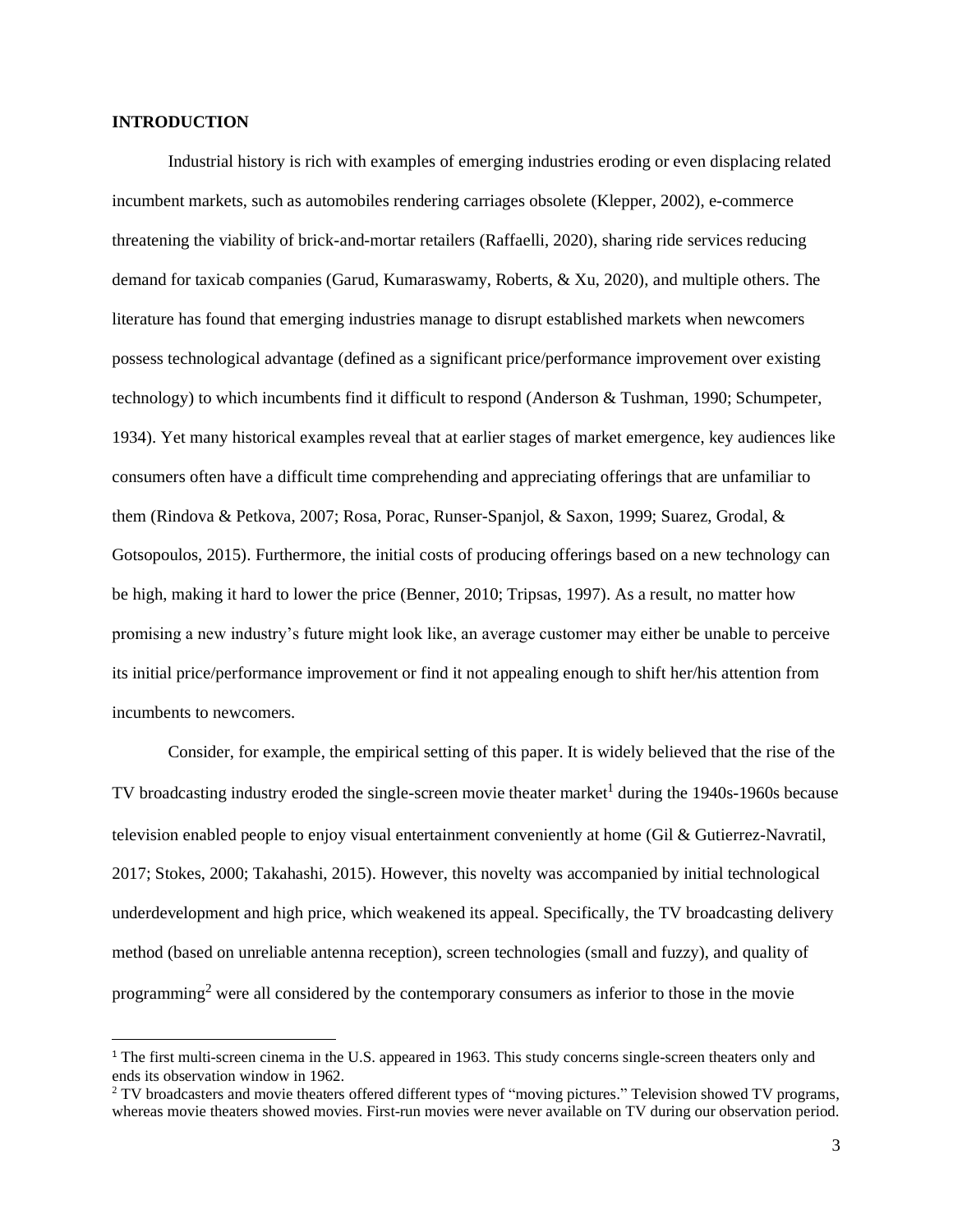theater industry (Balio, 1990). Moreover, in the late 1940s, while a movie ticket cost 30-50 cents, a television set cost 350-700 dollars, when the median annual family income was about \$3,100. Although TV enthusiasts and families with significant disposable income might have purchased TV sets regardless, it is unclear how the nascent TV broadcasting industry managed to appeal to the mass audience that had been frequent goers to movie theaters.

Existing literature suggests that when the functional and economic value of novel offerings is ambiguous, organizations in a new industry can deploy socio-cultural strategies to generate favorable perceptions to win over audiences from established markets (Phillips & Owens, 2004; Ravasi, Rindova, & Dalpiaz, 2012). Specifically, newcomers can infuse their novel offerings with ideology that resonates with key audiences (Verhaal, Khessina, & Dobrev, 2015; Zelizer, 1978). For example, microbreweries reduced the demand for mass produced beer by upholding an anti-mass production ideology that appealed to audiences with anti-mass society sentiments (Carroll & Swaminathan, 2000). Another strategy that organizations in a new industry can undertake to win over audiences is to mobilize collective action both to explain novel offerings to consumers and alleviate consumer concerns about quality of these offerings (King & Pearce, 2010; Weber, Heinze, & DeSoucey, 2008). For example, the earliest automobile producers organized certification contests to demonstrate cars' reliable substitutability for carriages and bicycles (Rao, 1994). Yet, ideological appeal and collective action do not always apply. In our empirical setting, TV broadcasting organizations and market enthusiasts did not generate any profound ideological appeal; neither did they manage to mobilize collective action to promote this new market (Smoodin, 1982). Thus, how new industries like TV broadcasting manage to erode incumbent markets like movie theaters remains a puzzle.

In this paper, we aim to explain how a new industry may cause the decline of an incumbent market when the new industry's initial price/performance advantage is not obvious and appealing ideology and collective action are missing. Drawing on the institutional and cultural literature on embeddedness (Hargadon & Douglas, 2001; Zukin & DiMaggio, 1990), research on social cognition and attention (Fiske & Taylor, 1984; Simon, 1955) and socio-cognitive dynamics of markets (Pinch & Bijker,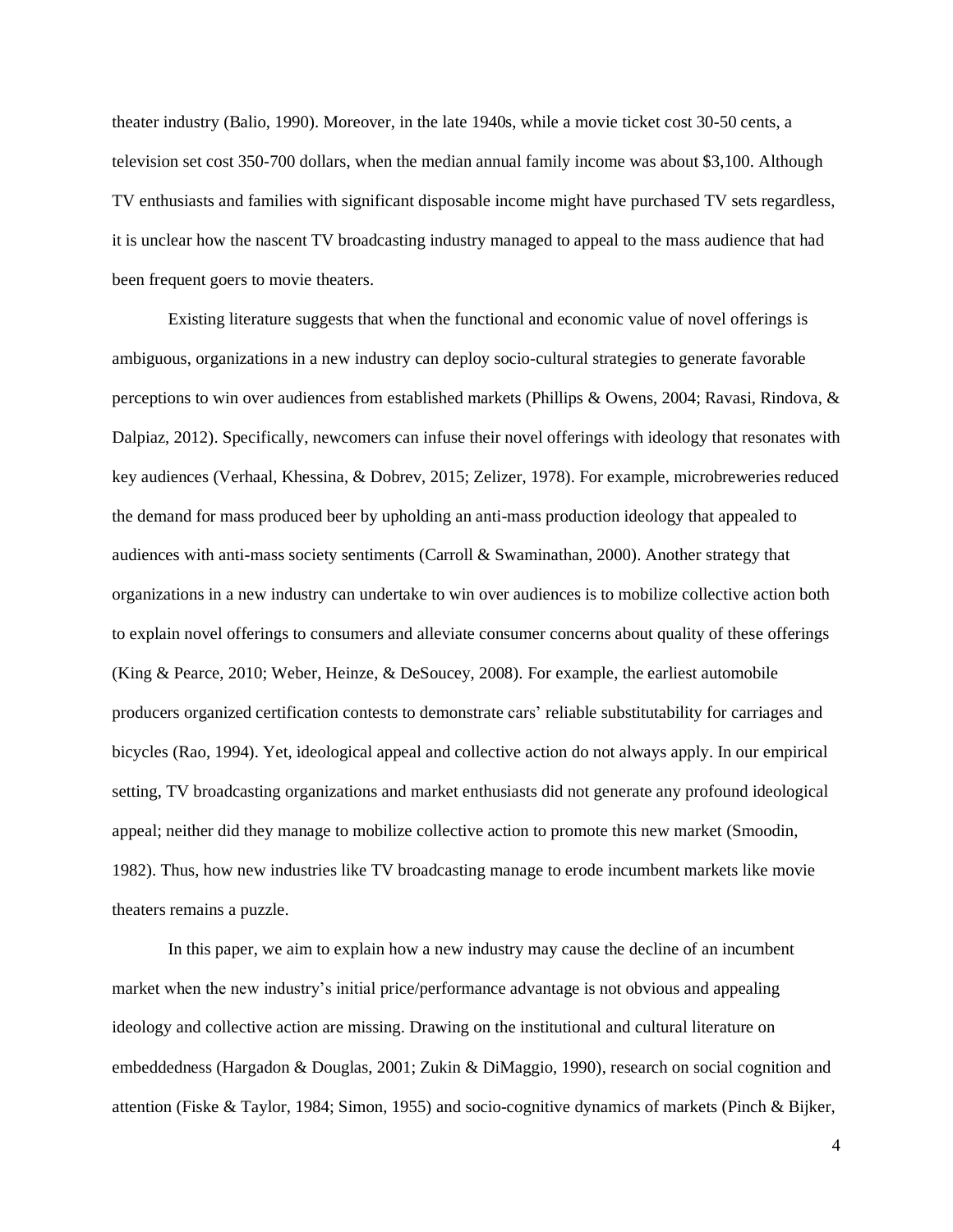1984; Rosa et al., 1999), we theorize about the mechanisms of cultural embeddedness and social salience to explain how a newcomer industry without initial obvious technical, ideological and collective action advantages may erode an established market by attracting and sustaining audience attention in interindustry competition.

We propose that a new industry may contribute to the decline of an incumbent market when many organizations in the new industry (1) embed their offerings in cultural artifacts of this incumbent market, and/or (2) obtain social salience by reflecting public discourse in their offerings more closely than related incumbents. These two mechanisms of cultural embeddedness and social salience, respectively, not only help a new market attract audience attention by striking a balance between novelty and familiarity, but also generate the perception of commonality and, consequently, substitutability between the new and incumbent offerings. Perceived substitutability may motivate customers to shift their limited attention and resources from an established market to a more exciting new industry and cause the decline of the former as a result. The impact of cultural embeddedness and social salience should be especially powerful at the nascent stage of industry development and diminish as the new industry becomes taken for granted.

We find support for our theorizing in an event history analysis study of how the incumbent industry of all single-screen movie theaters in the state of Illinois was affected by the newcomer TV programming industry in 1944-1962. Our analyses show that both cultural embeddedness and social salience utilized by the TV programming industry reduced the survival chances of movie theaters. The impact of these two factors attenuated as the TV programming industry matured.

#### **THEORETICAL ARGUMENTS AND HYPOTHESES**

#### **The Role of Novelty and Familiarity in Attracting Customer Attention**

Novelty, defined as a new idea, technology, or practice, provides both the material and ideational foundations for the emergence of a new market (Cattani, Ferriani, & Lanza, 2017; Seidel & Greve, 2017). If audiences find an emerging market's novel offerings appealing, this new market has the potential to grow and erode related incumbent industries (Hargadon & Douglas, 2001). However, novelty by itself is not sufficient for a nascent market to secure audience support due to a fundamental tension between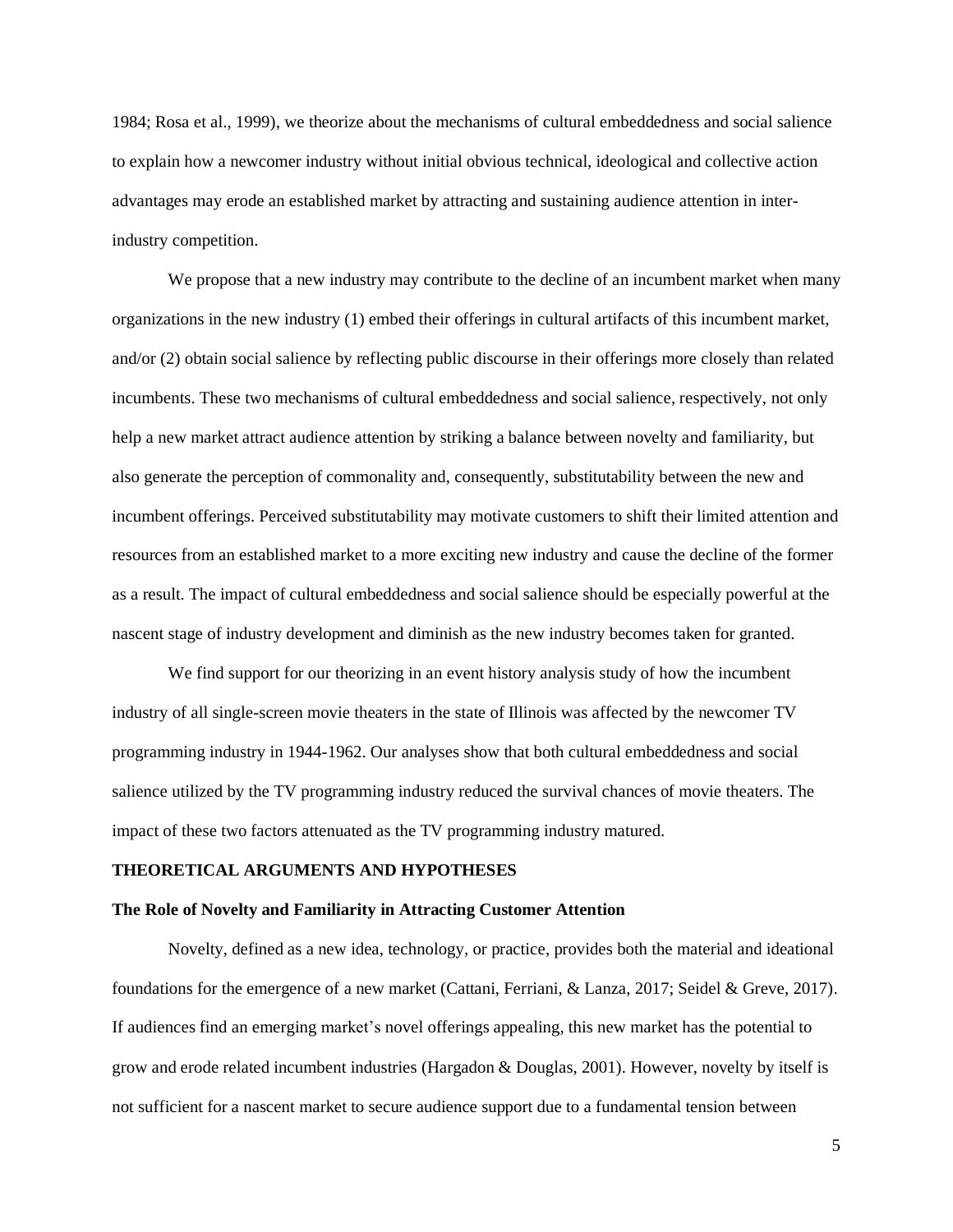novelty and uncertainty (Mueller, Melwani, & Goncalo, 2012; Rosenkopf & McGrath, 2011). On the one hand, novelty attracts the initial notice of audiences, because the abrupt appearance of a new perceptual object tends to capture human attention and stimulate curiosity (Franconeri, Hollingworth, & Simons, 2005; Zunino, Suarez, & Grodal, 2019). On the other hand, novelty comes with a high degree of uncertainty regarding its function, quality and future prospects, which makes it challenging for producers in a nascent industry to sustain the initial attention of audiences and persuade them to invest in novel offerings (Cattani, Falchetti, & Ferriani, 2019). Consequently, audiences tend to either overlook or discount novelty (Criscuolo, Dahlander, Grohsjean, & Salter, 2017). For example, although nanotechnology is novel and has great potential to set off a new industry, its inherent uncertainty leads many resource holders to shy away from investing into it (Granqvist, Grodal, & Woolley, 2013).

The history of the U.S. TV programming industry is a pertinent example of novelty and uncertainty being two sides of the same coin. Although the broadcasting technology enabled people to enjoy visual entertainment in a completely novel way by watching it at home, the fledgling industry's crude technology, underdeveloped infrastructure, low-quality offerings, and overall cognitive ambiguity made the benefits of engaging with this new market uncertain for customers. Specifically, people were unclear what a wooden cabinet with a tiny screen could offer: TV screen images were so fuzzy that "you can hardly see it<sup>33</sup> and the antenna-based reception of TV broadcasting was highly unreliable. To make things worse, the tight budget<sup>4</sup> and shortage of talents for TV program production made the future improvement in TV show quality appear uncertain (Stuart, 1976). As a result, it was risky for an average consumer to invest in a TV set that cost from \$350 to \$700 when the median annual family income was only around \$3,100 (Boddy, 1985).

Recent research has revealed that one way to alleviate the novelty-uncertainty problem is to present novelty to audiences in a familiar manner. When novelty is combined with familiar elements,

<sup>&</sup>lt;sup>3</sup> A quote from an interview of a contemporary consumer archived by Early Television Museum.

<sup>4</sup> While motion picture producers could invest about five to six million dollars in a single feature movie, TV program producers had only 30 to 40 thousand dollars to create most shows.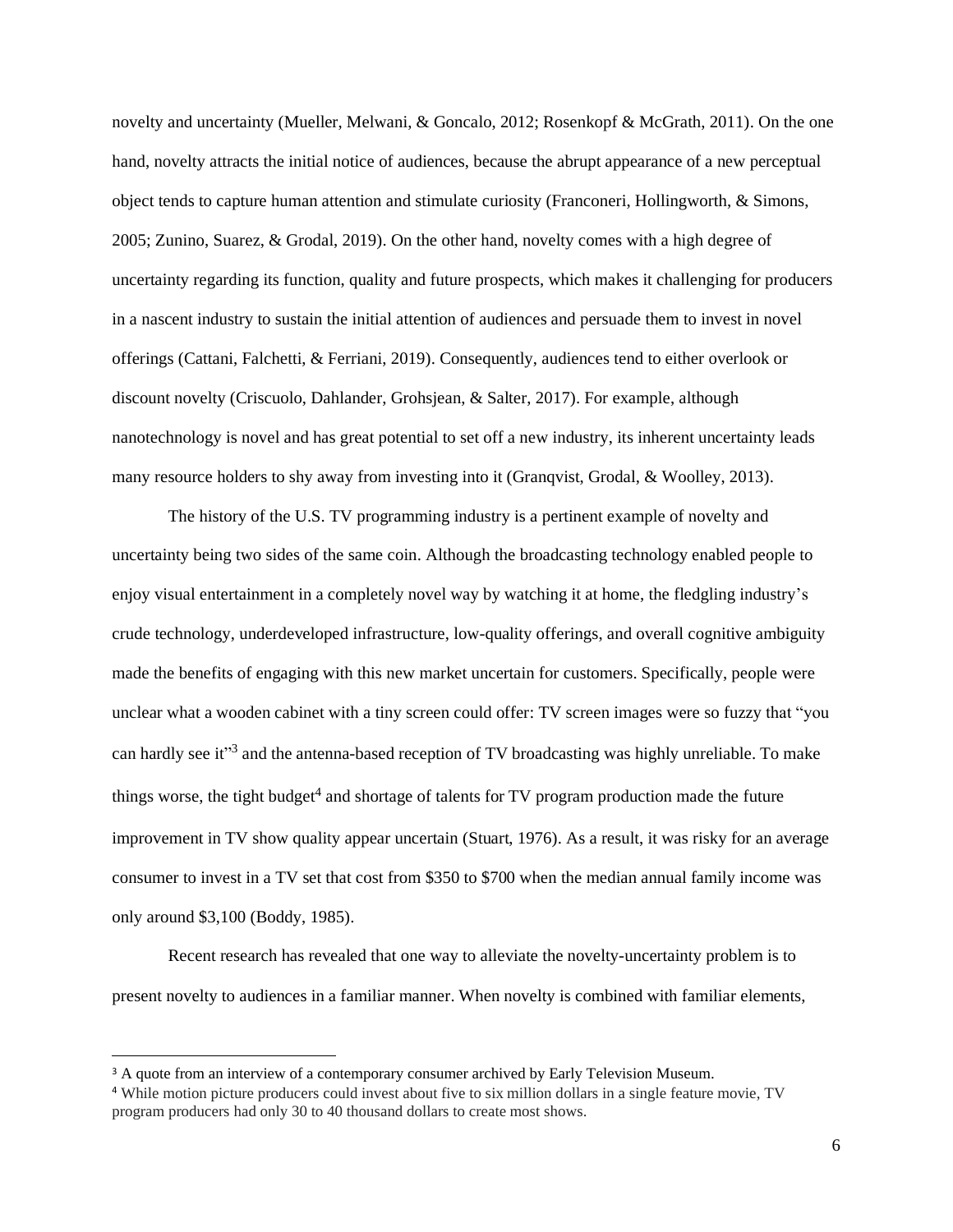audiences' perception of uncertainty decreases. Audiences are more likely to engage with the emerging market and try its novel offerings out. For example, by embedding the design of electric lighting into the design of the incumbent system of gas lighting, Edison and his colleagues presented "the meaning and value of their innovations, including their novel features, in the language of existing institutions by giving them the appearance of familiar ideas" (Hargadon & Douglas, 2001: 478). As a result, the idea of installing electric lights in homes did not appear too foreign or uncertain to customers, and installation rates dramatically increased.

Following this insight, we propose that a nascent industry is more likely to attract sustainable audience attention and outcompete a related incumbent market when organizations in the emerging industry make their novelty appear familiar. We theorize about two mechanisms – cultural embeddedness and social salience – that can invoke a sense of familiarity in audiences. Specifically, a new industry achieves cultural embeddedness when its producers embed their novel offerings in existing cultural artifacts of an incumbent market. Cultural embeddedness helps audiences connect the two markets in their minds, and consequently prompts audiences to start using the incumbent industry's artifacts as a reference system to understand what the new industry offers. This process not only helps a new market attract audience attention by striking a balance between novelty and familiarity, but also generate the perception of substitutability between the new and incumbent offerings. As a result, audiences may redirect their attention and resources from the incumbent market to the new industry.

Audiences may also start seeing the new industry as less uncertain when its offerings closely reflect public discourse, making the new industry socially salient. Public discourse embodies the interest, attention, and expectations of audiences. Echoing public discourse can connect novel offerings with social contexts, making them appear familiar. If the new industry attracts more audience attention than the incumbent industry in this way, the incumbents may receive fewer resources and struggle. We explain each mechanism in detail next.

## **The Role of Cultural Embeddedness**

The concept of "embeddedness" refers to the contingent nature of economic behavior on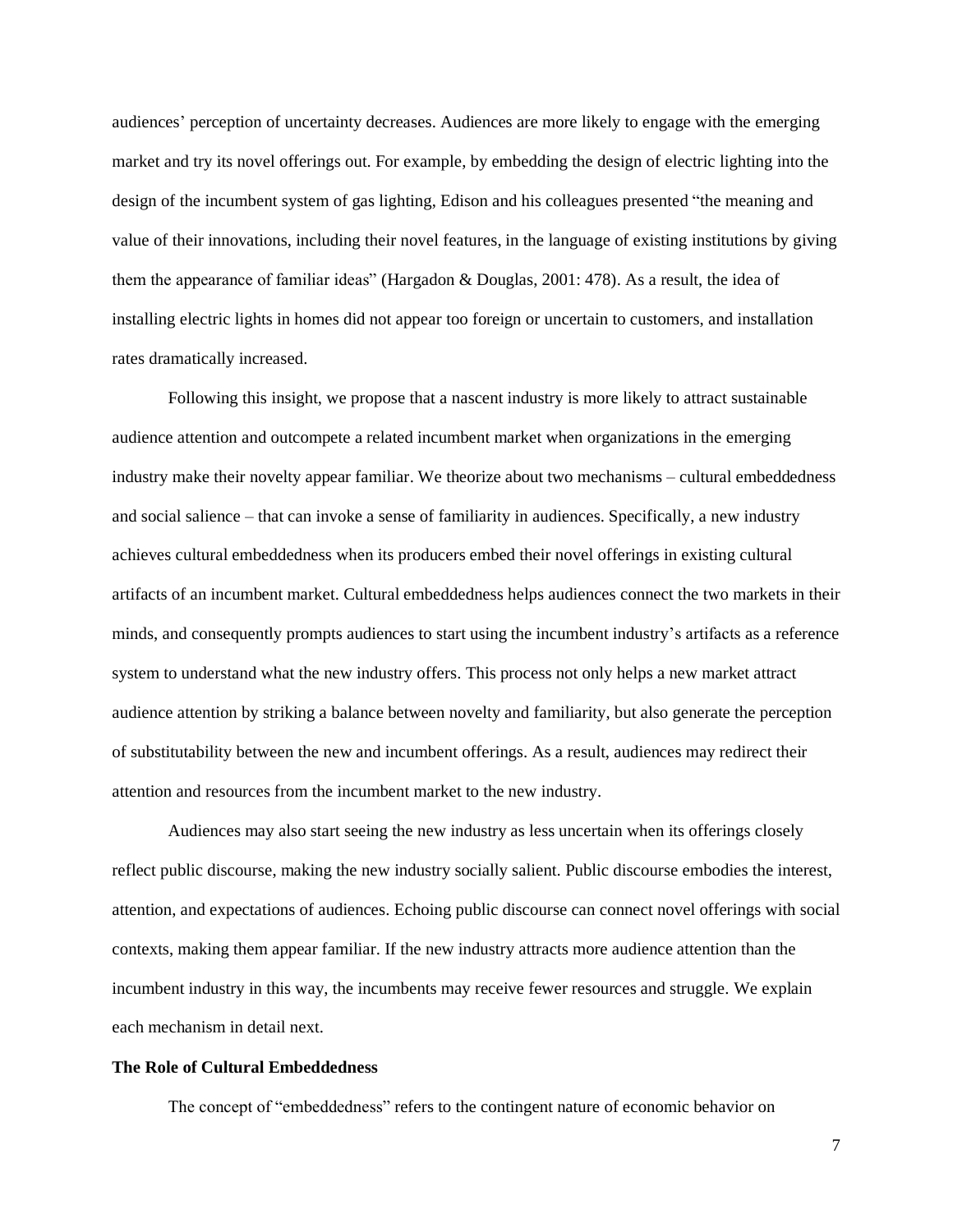structures of social relations (Granovetter, 1985). While social networks researchers approach embeddedness mainly from a structural or relational perspective (Burt, Kilduff, & Tasselli, 2013), institutional thinkers utilize a broader definition of embeddedness (Baum & Oliver, 1992; Dacin, Ventresca, & Beal, 1999; Golden-Biddle & Rao, 1997). For example, Zukin and DiMaggio (1990) propose that in addition to social structure, embeddedness also exists with respect to cognition, culture, and political institutions. Among these different aspects, "cultural embeddedness," which concerns "the role of shared collective understandings in shaping economic strategies and goals" (Zukin & DiMaggio, 1990: 17), is particularly important for an emerging industry that needs to establish shared understandings with key audiences like customers (Glynn & Navis, 2013; Phillips & Owens, 2004).

Customers perceive a new industry as culturally embedded when the new industry's offerings embody preexisting cultural elements that are well familiar to audiences. One key source of preexisting cultural elements is artifacts of incumbent industries, such as categories, frames, styles, stories, norms, designs, and values (Giorgi, Lockwood, & Glynn, 2015; Godart & Galunic, 2019). As Hargadon and Douglas (2001) illustrate in the case of electric lights, embedding the design of electric lights within the gas lighting system was critical for consumers to cognitively understand the innovative lighting system. There are many more examples of cultural embeddedness, some of which are so subtle that consumers may take them for granted, such as how e-books emulate the texture and feel of paper-based books, how early automobiles resembled "horseless carriages" or "quadri-cycles," how online music platforms keep the routine of releasing music by "albums," and many others.

We argue that the more obviously the new market's producers utilize the incumbents' cultural artifacts, the more likely consumers perceive the novel offerings as familiar and less uncertain. Therefore, consumers are more willing to give attention to novel offerings, gather information about them, and try them out. During this process, companies in an emerging market generate the perception of commonality between the new and incumbent products, which may lead audiences to start seeing these two types of offerings as substitutable. Audience attention is a scarce resource. Once the two types of offerings are regarded as substitutable, they start directly competing for customer attention. Audiences are likely to find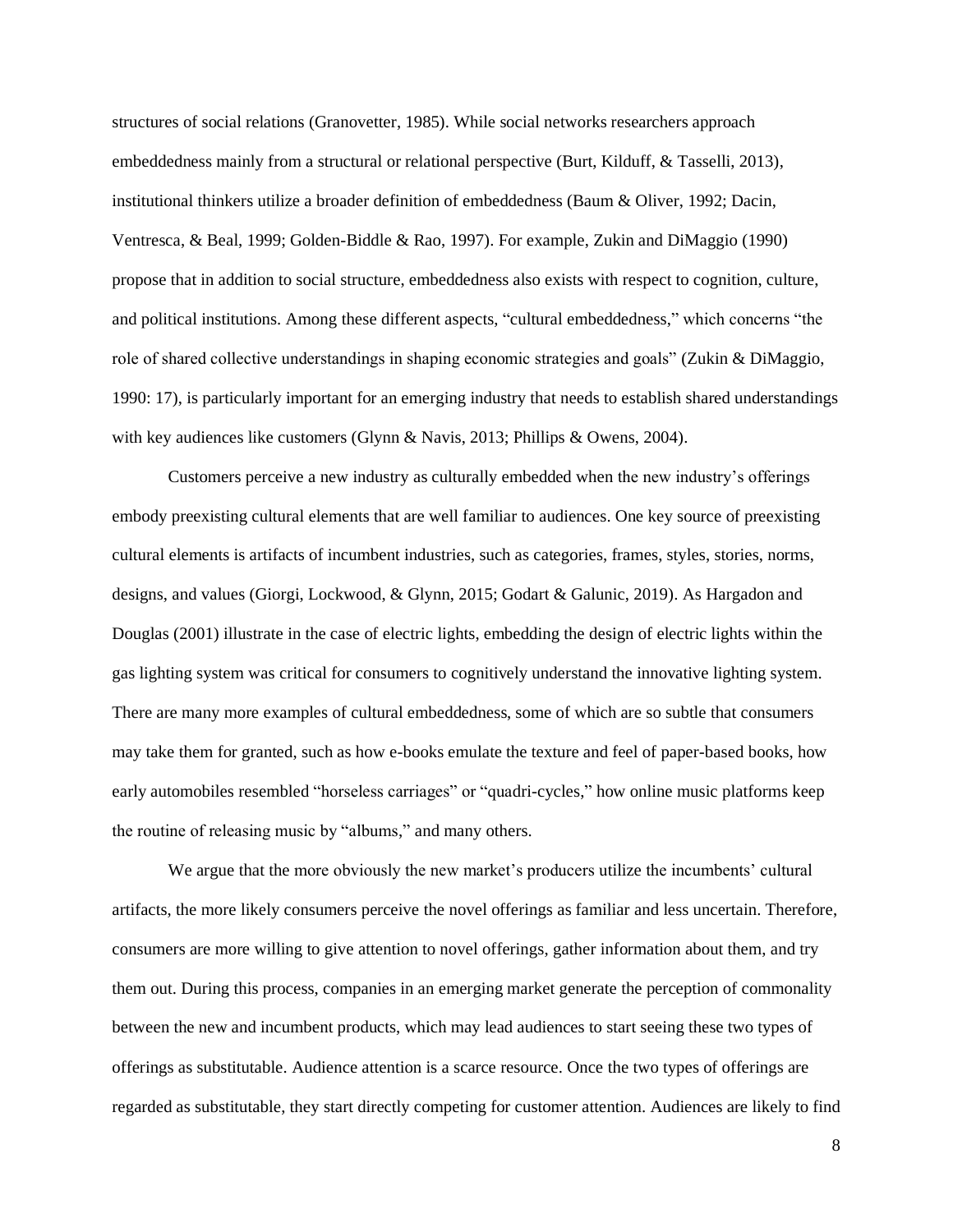the combination of novel and familiar elements in products offered by the new yet culturally embedded industry as an attractive substitute for familiar but conventional incumbent offerings. As a result, the incumbent market may lose the attention of customers and obtain fewer resources, leading to increasing mortality of organizations and the eventual decline of the overall industry.

To summarize, when a new industry is culturally embedded in the artifacts of an incumbent market, it not only draws the attention of consumers to itself, but also steers their attention away from the incumbent industry. As a result, the established industry declines. We consider next categories and stories as two common cultural artifacts that organizations in a new industry can exploit to obtain the benefits of cultural embeddedness and cause an incumbent industry to decline.

**Cultural embeddedness in incumbent categories**. Categories are taken-for-granted classification systems that define membership of entities, facilitate information processing, and legitimate judgments made in the context of high uncertainty (Hsu & Hannan, 2005; Zuckerman, 1999). Categorization helps audiences anchor the functionality of new offerings (Navis & Glynn, 2010; Rosa, Porac, Runser-Spanjol, & Saxon, 1999). For example, a telephone was introduced in the category of "wireless telegraph communication" to evoke its primary function of communication and its substitutability for the telegraph.

In cultural industries like TV programming, genres are the most common product categories (Cornea, 2017). Genres are critical cues for novel cultural products to be recognized. For example, when TV programming was emerging in the 1940s, assigning a TV series pilot a genre, comedy for example, would provide an immediate frame of reference for the new and unknown cultural product (Bielby & Bielby, 1994). In that earliest period, although the TV show industry aspired to supply consumers with a different type of moving pictures from those shown in movie theaters, producers of TV programs "borrowed" some elements from movies. Specifically, TV networks often used movie genres to develop TV programs in addition to creating new genres from scratch. The TV programs based on genres that preexisted in the movie industry were culturally embedded in the movie industry.

**Cultural embeddedness in incumbent stories**. Stories are linguistic constructions of a process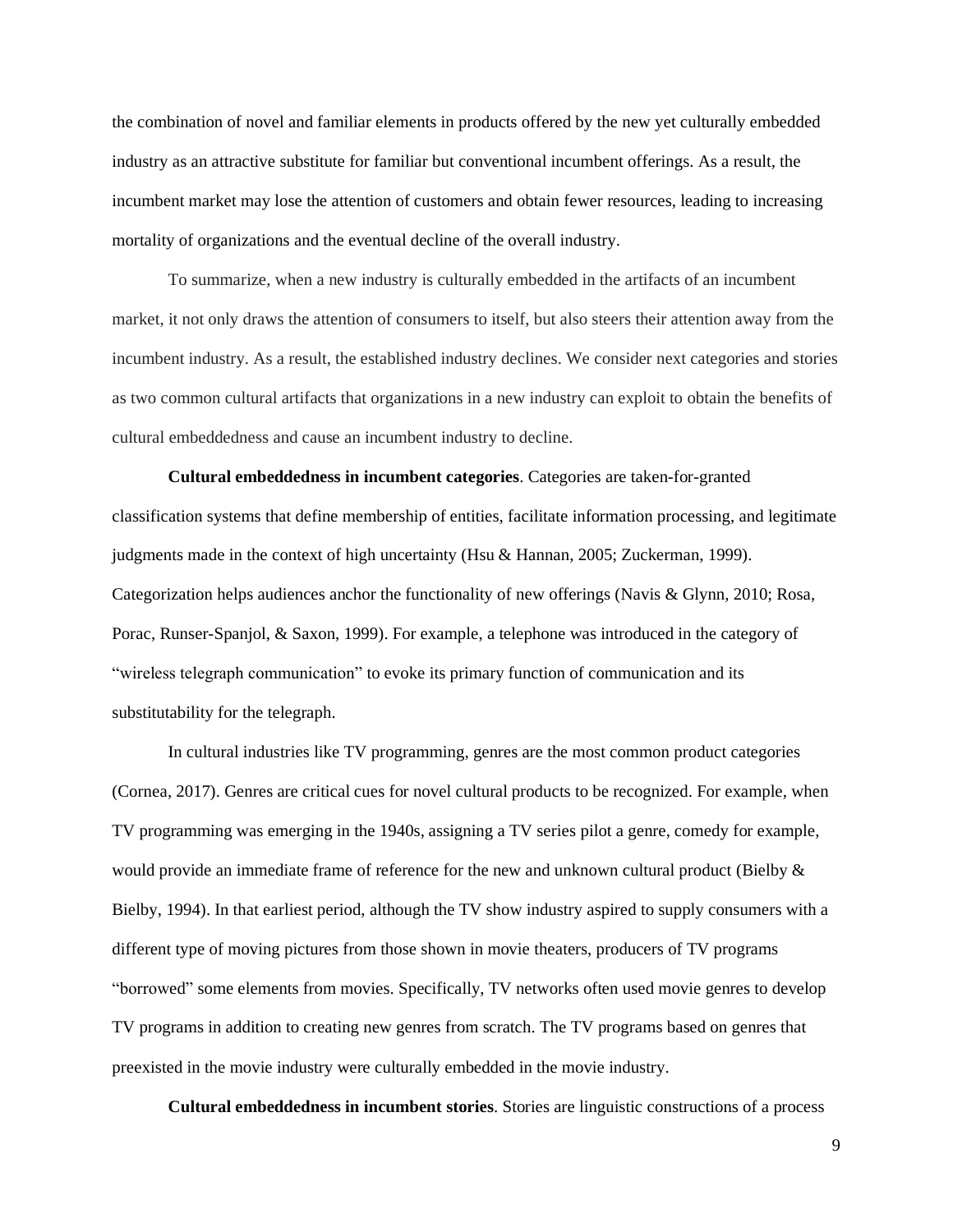that describe relationships and shape interpretations (Giorgi et al., 2015; Lounsbury & Glynn, 2001). Stories are common in socio-organizational lives (Rosa et al., 1999). Studies have shown that adopting prevailing stories can help resource-seekers resonate with audiences and mitigate uncertainty concerns (Buhr, Funk, & Owen-Smith, 2021). For example, Reed Hastings, the founder of Netflix, passionately shared with the public a story about how he decided to found Netflix as a DVD-by-mail no-late-fee rental company after being fined \$40 at a Blockbuster store for being late to return a DVD copy. Many believed that this story was apocryphal, but Hastings exploited the story with which video fans resonated to demonstrate his novel business's substitutability for brick-and-mortar DVD stores.

In some industries, notably cultural and creative markets, stories themselves are the offerings. Screenwriters for films and TV programs, for example, develop scripts that involve characters, plot lines, and settings to attract audiences. Cultural producers often use familiar stories to alleviate perceptions of uncertainty (Thompson, 2003). The nascent TV show industry in the 1940s could either invent new stories independent of the film industry or develop TV programs based on stories already existing in the film industry, typically by adapting previous movies into a TV series format. TV shows that were based on storylines adapted from movies were culturally embedded offerings. For example, the TV show *The Adventures of Rin Tin Tin* released in 1954 was based on the storyline of the 1922 movie *The Man from Hell's River* and thus was culturally embedded.

To summarize, both categories and stories of incumbent industries are cultural artifacts in which a new industry's organizations can embed their novel offerings. Cultural embeddedness in incumbents' artifacts help audiences see the overlap between the emerging and incumbent markets, which creates a sense of familiarity for new offerings and highlights their functional substitutability for incumbent products. As a result, some audiences redirect their attention and resources from the established to the emerging market. Fewer resources are retained for the incumbent market, causing its organizations to struggle. We thus hypothesize:

**Hypothesis 1**: The more a new industry's offerings are embedded in an incumbent industry's cultural artifacts, the lower the survival chances of organizations in the incumbent industry.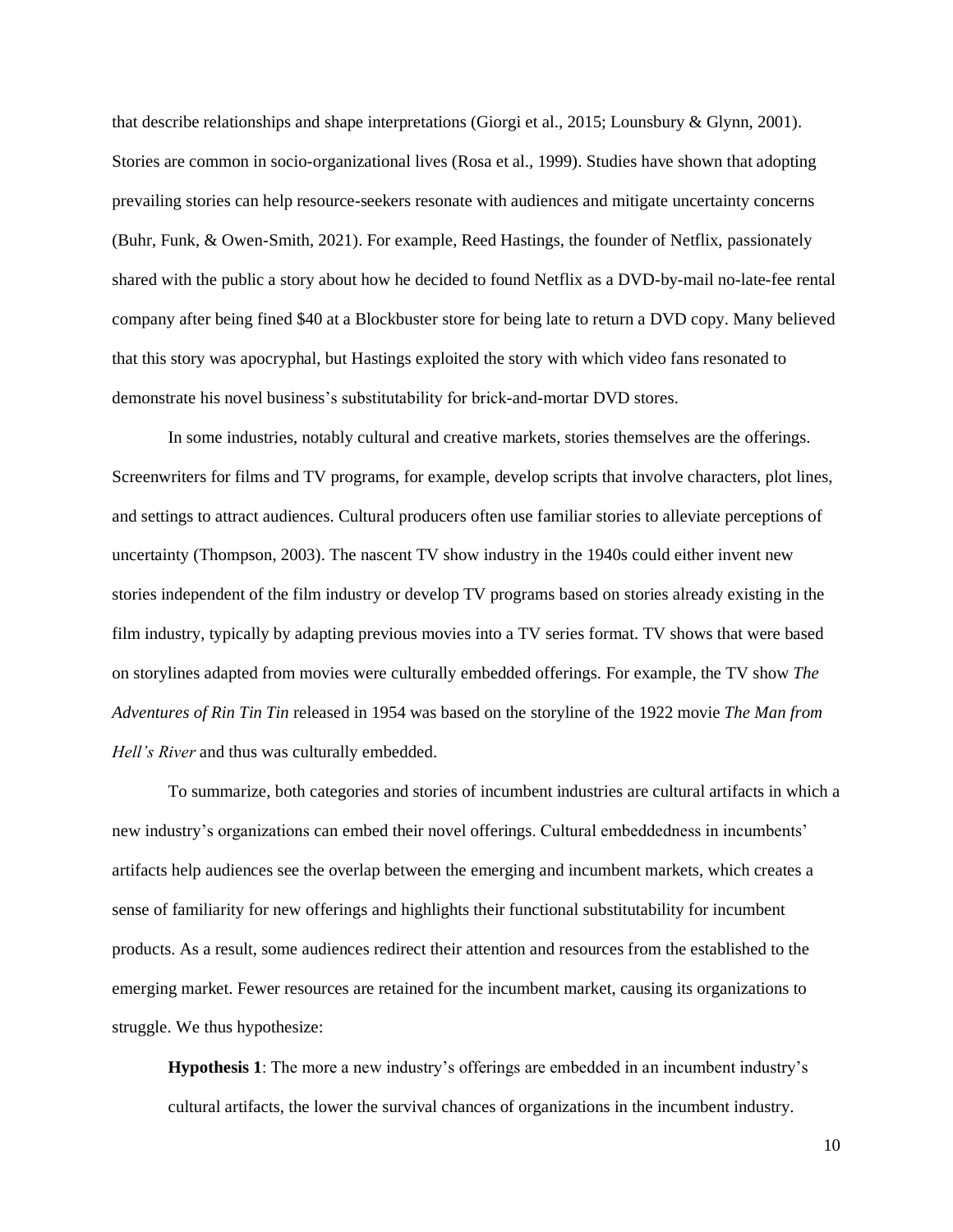## **The Role of Social Salience**

Being naturally limited by cognitive and economic constraints, attention is a scarce resource (Simon, 1955). However, if an entity gains salience, audiences are likely to direct attention to it (Fiske & Taylor, 1984). One way to gain social salience is by resonating with public discourse, because the timely and ongoing conversations shared by the general public embody what people care about (Fairclough, 1993; Hoffman & Ocasio, 2001). Mass media, such as newspapers, are a major conduit for public discourse (Perretti, Negro, & Lomi, 2008). Therefore, the more closely a new industry's offerings reflect topics currently covered in newspapers, the more audience attention they attract. With more attention, a new industry is more likely to obtain greater resources. Moreover, if the new industry reflects public discourse more closely than a related incumbent market, the new industry will win more customer attention, leading to the incumbent market's loss of resources and higher probability of decline.

While cultural embeddedness evokes a sense of familiarity by using cultural elements that are long established in an incumbent industry, social salience resonates with the current, fluid, and sometimes transient discussions of the general public. Social salience achieved by reflecting public discourse enables a new industry to be perceived as synchronous with people's social lives and thus to capture audience attention in real time. Such synchrony should benefit all types of industries, but it is particularly apt for cultural products because their main function is to offer aesthetic experiences that are time-sensitive and oftentimes associated with fads and fashion (Hirsch, 1972). For example, TV shows often echo what is currently happening by weaving a public topic in the script. A CBS legal drama *All Rise*, for instance, incorporated COVID-19 into its storyline shortly after the outbreak of the pandemic in 2020.

To summarize, a new industry can gain a relative advantage in social salience by reflecting public discourse more closely than a related incumbent market. Social salience helps situate a new industry in a fluid social context, making its novelty appear familiar to audiences in this way. As a result, the emerging industry may attract, in general, more audience attention, and in particular, more audience attention away from the incumbent market. These processes should suppress life chances of organizations in the incumbent market. We thus hypothesize: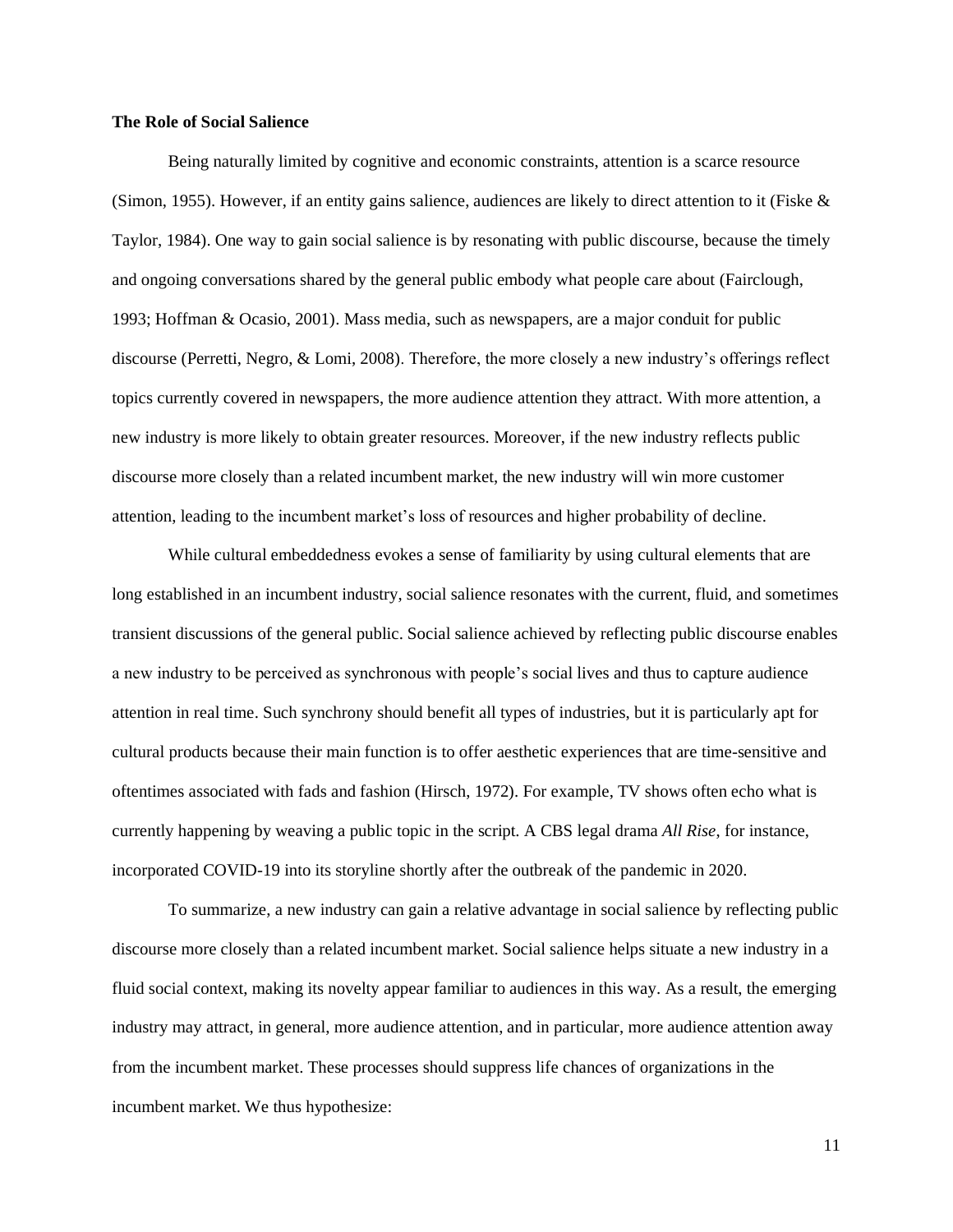**Hypothesis 2**: The more closely a new industry's offerings reflect public discourse than do a related incumbent industry's offerings, the lower the survival chances of organizations in the incumbent industry.

# **The Diminishing Impact of Cultural Embeddedness and Social Salience**

If an emerging industry manages to survive and grow, over time it will acquire cognitive legitimacy and institutional standing (Carroll & Hannan, 2000; Navis & Glynn, 2010). Audiences will start taking the industry's offerings for granted. The novelty around which the industry emerged will become itself a well-established cultural artifact, familiar and certain (Dobrev, Ozdemir, & Teo, 2006). Audiences will rely less on embeddedness in incumbent artifacts and the immediate social context to decide whether to interact with the newcomer market. Thus, the negative influence of cultural embeddedness and social salience on the incumbent market should dissipate as the new industry matures.

**Hypothesis 3**: As a new industry matures, the negative impact of its (a) cultural embeddedness in an incumbent market and (b) relative prominence in reflecting public discourse on the survival chances of organizations in the incumbent industry will attenuate.

### **EMPIRICAL DESIGN**

### **Illinois Movie Theaters and the U.S. Network TV Programing Industry**

We test our hypotheses using historical data on the single-screen movie theater market in the state of Illinois and the U.S. network TV programing industry from 1944 to 1962. This empirical setting is appropriate for testing our theory because the advent of TV broadcasting has been widely believed to cause the decline of single-screen movie theaters, yet the theoretical mechanisms of this decline remain unexplained. We chose to focus on movie theaters in the state of Illinois, because the movie theater industry has always consisted of localized markets (Takahashi, 2015), and the state of Illinois was an important region during our observation period. The principle city of Illinois, Chicago, was one of the largest markets of movie theaters (Schiecke, 2011) as well as one of the earliest cities with television broadcasting facilities (Balio, 1990). Each of the 102 counties in Illinois hosted at least one single-screen movie theater during our observation period.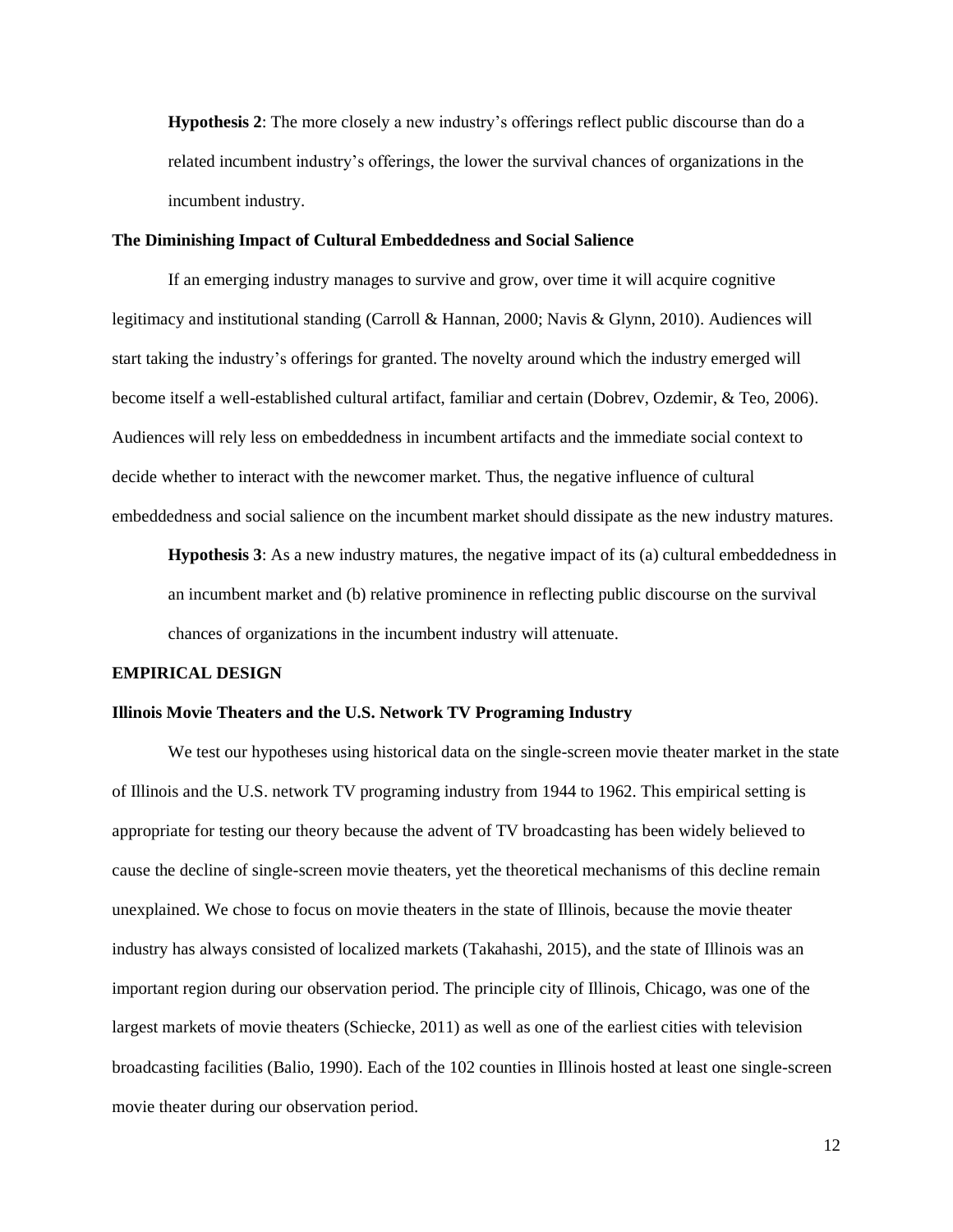The observation window starts in 1944 when NBC (National Broadcasting Company) introduced the first regular network program. Although prototypes of television tubes appeared as early as in the 1920s, the Great Depression delayed the development of the TV broadcasting infrastructure. In 1941, the first U.S. commercial television licenses were issued, but World War II delayed the development again until in 1944 NBC introduced the first regularly broadcast TV program, marking the beginning of commercial TV programming (Brooks & Marsh, 2009). The TV programming market was shared by four network companies. NBC, ABC, and CBS started as either subsidiaries or spin-offs of radio networks, and they last until today. DuMont, the fourth national network TV company, originated from a TV manufacturer and ceased operation in 1956.

We end our observation period in 1962, the year after which no new single-screen movie theater was ever founded in Illinois, marking the end of the single-screen theater era. Movie theaters emerged in the U.S. in 1905. At the market's peak in the 1930s, three out of four Americans attended a movie theater weekly (Balio, 1985). As the movie theater industry sensed the threat from TV programming in the 1950s, incumbent organizations developed stereophonic sound, invested in color cinematograph, and most importantly, presented pictures in spectacular fashion, using wide-screen and wide-film processes, such as CinemaScope, Todd-AO, and Panavision (Belton, 1990). However, these technological installments were expensive and did not offer a universal solution to struggling theaters.

During 1944-1962, the average TV penetration rate in Illinois counties increased from less than 1% to 96%, and 599 out of 1,064 movie theaters in Illinois went out of business. As Figure 1 shows, both movie attendance and the number of movie theaters dropped by half over the two decades since the introduction of commercial TV programming. After 1962, most of the remaining single-screen theaters eventually closed doors. The first multiplex movie theater in Illinois appeared in 1963 and over the next decade became and still represents the dominant organizational form of movie theater.

[Figure 1 about here]

#### **Data Sources**

We obtained data on movie theaters from *Historic Movie Theatres in Illinois 1883-1960* by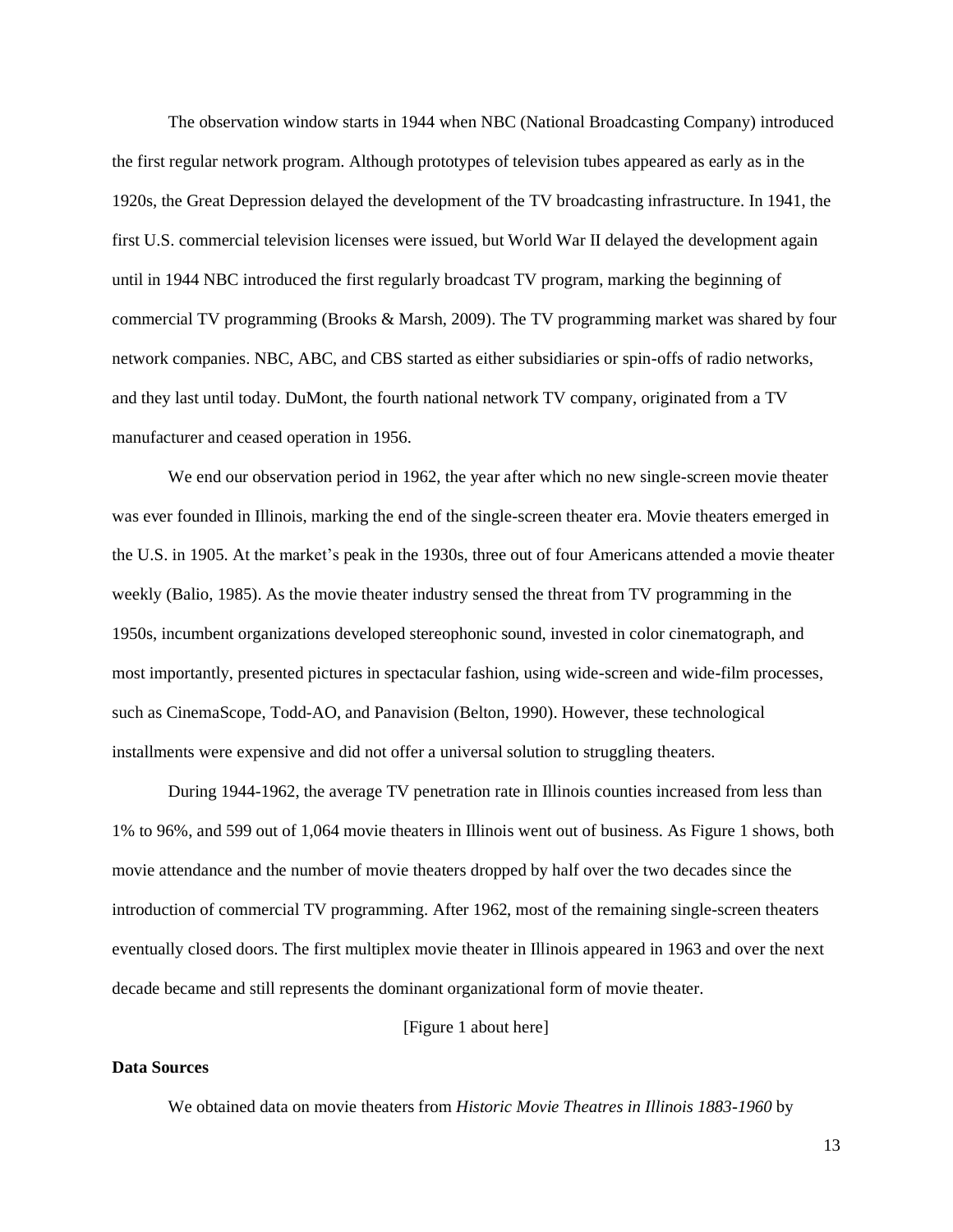Konrad Schiecke. This directory provides information on individual movie theaters, such as opening and closing dates, number of seats, street address, and other descriptions. Because we lagged all time-variant variables, the observations on theaters that closed in 1944 were dropped. Our final dataset consists of 1,058 theaters, 593 of which failed. There are 13,856 theater-year observations.

Data on the U.S. network TV program market came from *The Complete Directory to Prime Time Network and Cable TV Shows,* by Tim Brooks and Earle F. Marsh. The directory lists regular series carried on commercial TV networks between 6:00pm and 3:00am Eastern Standard Time (i.e., primetime plus early evening and late-night programs) which we refer to as *primetime plus*. The directory provides detailed information on each TV program, including a name, a genre, a broadcasting network, the dates a program started and stopped, its time slot, duration, content description, and so on. The data cover 1,488 TV shows broadcast in the 102 counties in Illinois from 1944 to 1962.

We collected county-year data on the TV penetration rate from *ICPSR22720: Introduction of Television to the United States Media Market, 1946-1960* by Gentzkow and Shapiro (2008); data about TV set prices from *Television Factbook, 1962*; data on movie genres and plot descriptions of all 6,076 movies released from 1944 to 1962 from IMDb. County-level demographic and socio-economic data came from the U.S. decennial census from 1940 to 1970. From ProQuest, we obtained 72,020 abstracts of all front-page articles published in *Chicago Tribune* (the most read daily newspaper in Illinois) from 1944 to 1962.

# **Operationalization of Variables**

**Dependent Variables.** Following previous research (Pautz, 2002; Stuart, 1976), we study the decline of the movie theater market by analyzing failure rates of movie theaters since the beginning of the TV programming market. Thus, our dependent variable measures a theater-specific instantaneous rate of ceasing operations. In our observation period, theaters' seating capacity was fixed, the price of movie tickets remained largely unchanged, and few new theaters were founded. Consequently, high failure rates of movie theaters indicated market decline.

**Independent Variables.** Several sets of independent variables test our predictions. All time-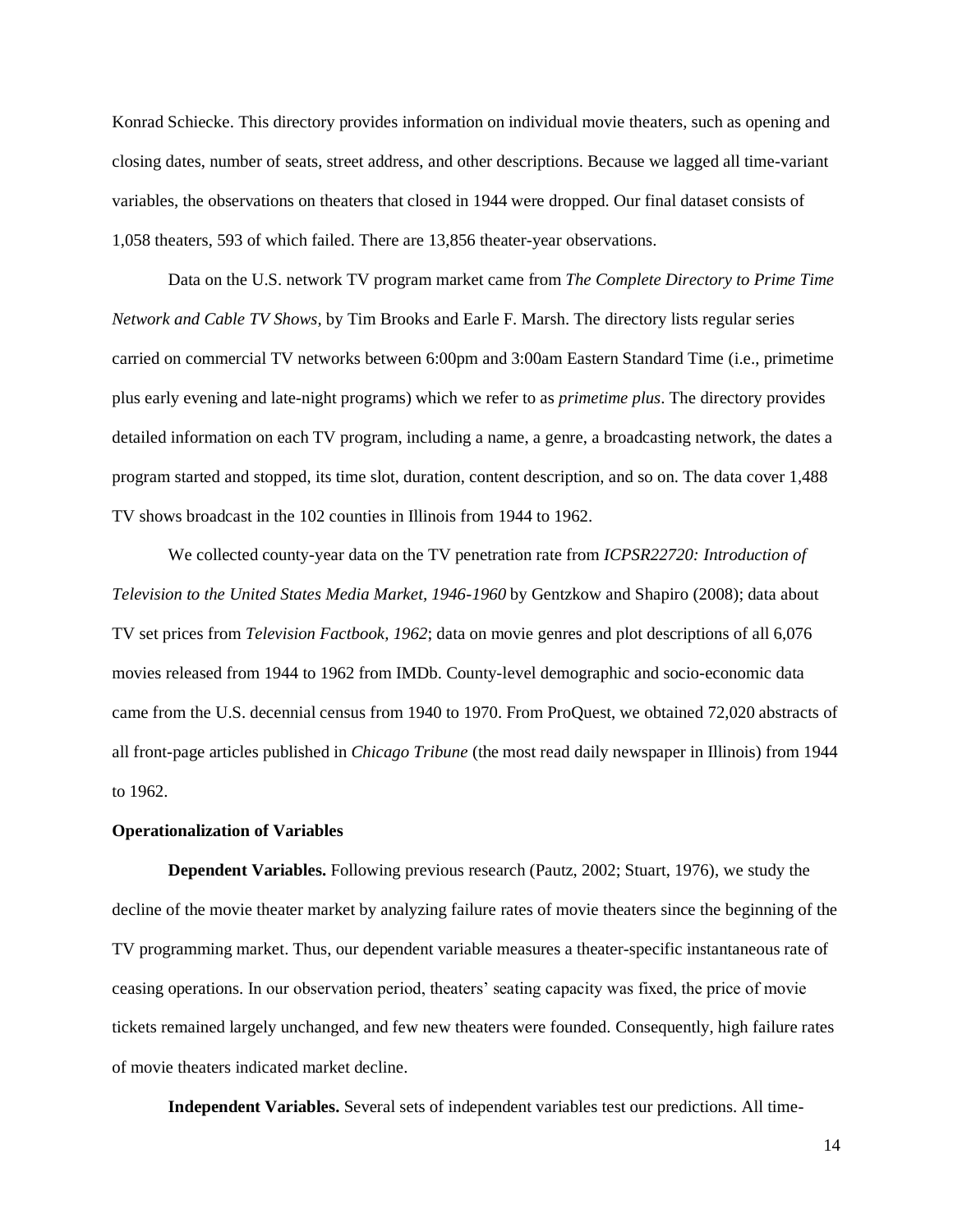variant variables are updated yearly and lagged by one year to avoid simultaneity concerns. Following previous research (Bielby & Bielby, 1994; Khessina & Reis, 2016), we treat each TV show as a product of the TV programming industry.

We measure the TV broadcasting market's cultural embeddedness in incumbent categories by the variable *density of TV shows with movie genres*, which is an annual number of TV shows with genres that had already existed in feature films prior to the emergence of the TV programming industry in 1944. Such genres include action, adventure, animation, biography, comedy, crime, documentary, drama, family, fantasy, history, horror, music, musical, mystery, romance, Sci-Fi, sport, thriller, war, and western<sup>5</sup>. TV shows with multiple genres are coded as having partial grade of membership (GoM). For example, if a show's genre includes both variety and comedy, we assign it a GoM of 0.5 for variety (a non-movie genre), and a GoM of 0.5 for comedy (a movie genre). Interestingly, at the start of the market, the TV networks broadcasted TV programs based exclusively on non-movie genres. As Figure 2.1 shows, they began using movie genres only in 1946.

Second, we created the variable *density of TV shows with movie stories*, which is an annual number of broadcast TV shows with storylines adapted from films previously exhibited in movie theaters. For example, *Mama* (1949), *The Adventures of Robin Wood* (1955), and *Casablanca* (1955) were TV shows based on storylines adapted from movies. As Figure 2.2 reveals, TV networks introduced TV programs based on movie stories only in 1949.

The third independent variable, *TV shows' relative prominence in reflecting public discourse,* measures social salience of TV shows relative to that of movies. To construct this variable, for each year, we calculated first the degree of content similarity between TV shows and news, and then the degree of content similarity between movies and news. Then we subtracted the latter from the former to measure how much more socially salient TV shows were in reflecting public discourse than movies.

<sup>5</sup> We identified movie genres based on films produced between 1933 and 1943. In the year of 1933, the movie industry fully transitioned from the "silent area" to the "era of talkies." We excluded silent movies from consideration, because the meanings of genres for silent pictures and "talkies" are not comparable (Crafton, 1999).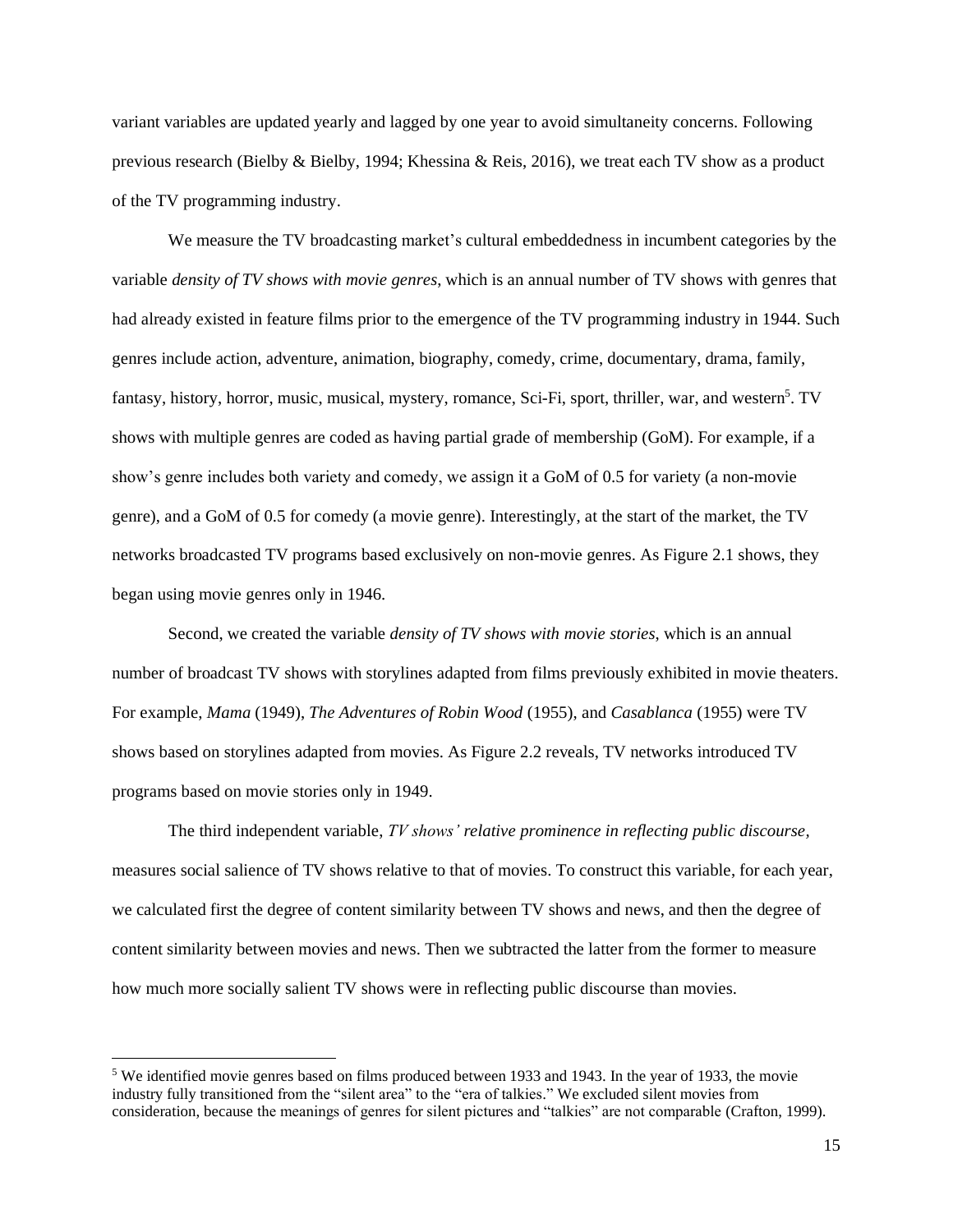To calculate the degree of content similarity, we used the software SenseClusters (Pedersen,

2003). We extracted all bigrams from a corpus of all primetime plus TV shows<sup>6</sup> and all short abstracts of all front-page articles published in the *Chicago Tribune* newspaper, 1944-1962. Our data consists of show descriptions with an average of 114 words and news abstracts with an average of 33 words. We specified the cosine coefficient measures to calculate the degree of content similarity. Following Karypis (2003), we considered the contents of a TV show description and of a news abstract as similar (regardless of their actual length) if their corresponding vectors pointed in the same direction, i.e., they had roughly the same set of bigrams and in the same proportion. We calculated then the degree of content similarity based on co-occurrences of bigrams between all TV shows' descriptions and all *Chicago Tribune's* front-page article abstracts that came out in the same year. For example, the TV show *Man with a Camera* (1958) has three bigrams in its description: "world war," "insurance companies," and "private detective." For each news article published in 1958 that shared one (or two or three) of the bigrams with this TV show, SenseClusters assigned a score of 1/3 (or 2/3 or 1) to this show-news dyad. Next, we calculated this TV show's degree of content similarity in 1958 by dividing the sum of scores this TV show had in all shownews dyads in 1958 by the number of news articles to which this TV show was similar in 1958. Considering that many TV shows consisted of multiple episodes that repeatedly and on a regular basis conveyed their socially resonant content to audiences, we weighted the TV show's degree of content similarity with news by the number of the TV show's episodes aired in a given year. As the last step, we calculated the degree of content similarity between all TV shows and all news articles in 1958 by calculating the mean similarity score for all TV shows broadcast in that year. We calculated the degree of content similarity between movies and news articles in the same way by using movie plot descriptions collected from IMDb. Figure 2.3 shows the social salience trend in the TV programming industry.

# [Figures 2.1, 2.2, and 2.3 about here]

To test the diminishing impact of cultural embeddedness and social salience, we interact cultural

<sup>6</sup> Because TV shows that were news programs (e.g., *ABC News*) had an inherently high content overlap with newspaper content, we excluded all the news programs from constructing our measure to make it more conservative.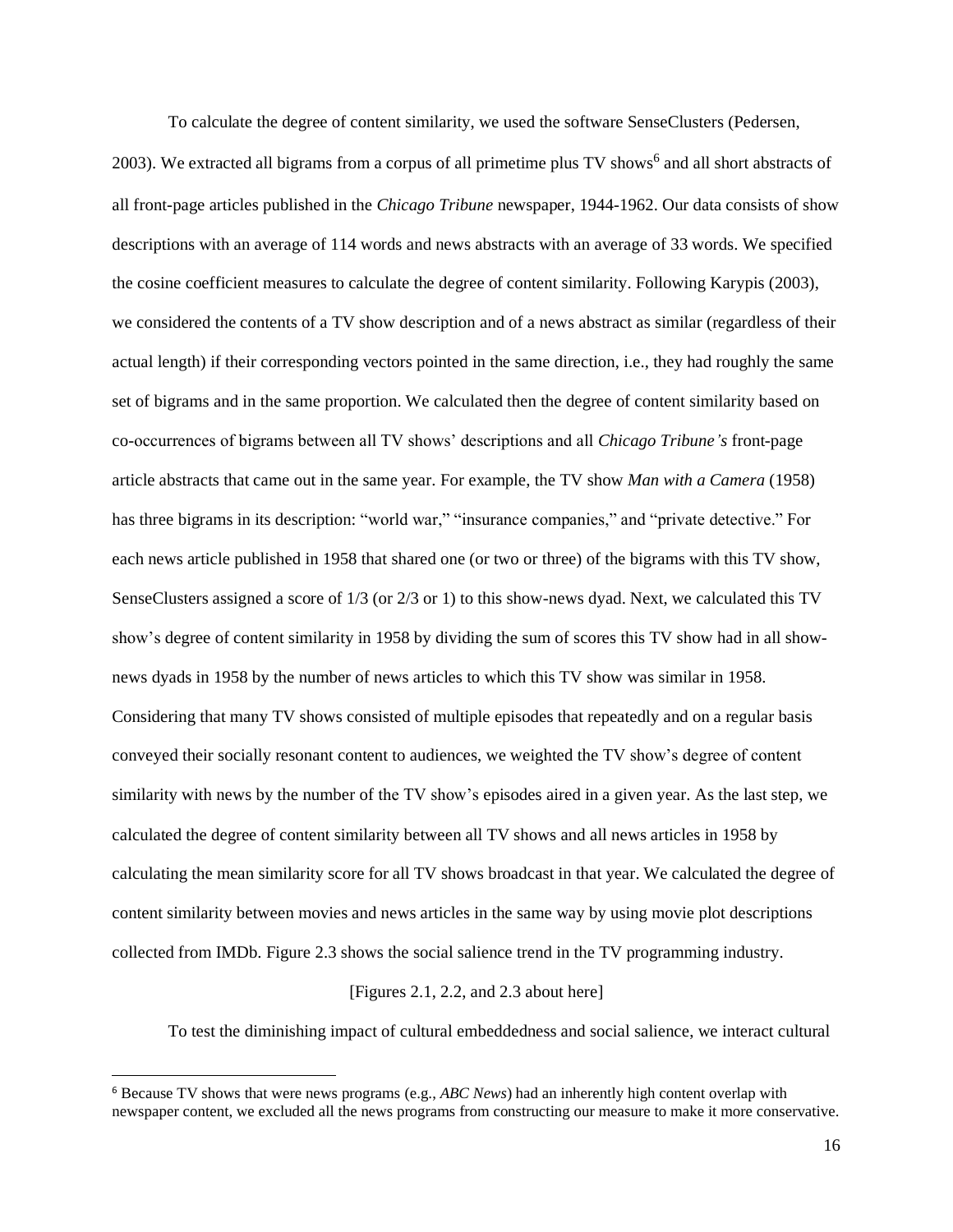embeddedness variables and the social salience variable with the variable *TV penetration rate*. TV penetration rate measures the proportion of households that had at least one TV set in a county in a given year. The higher the TV penetration rate, the more established the TV programming industry in a county.

**Control Variables.** We control for several factors at the theater, county, and industry levels that may affect life chances of movie theaters. All time-variant variables are updated yearly and lagged by one year to avoid simultaneity concerns. All variables collected from the decennial census are linearly interpolated for non-decennial years.

A theater's characteristics may affect its survival chances. Because newly founded theaters tended to have state-of-art facilities at the time of opening, we control for their survival advantage by dummy variable *theater is new* that takes the value of one for the first three years of a theater's existence. *Theater age*, measured as the number of years since a theater was founded, controls for survival differences among theaters of various age (Hannan, 1998). *Theater size,* measured as the number of a theater's seats, controls for the survival advantage of large firms (Carroll & Hannan, 2000). As it is typical with size variables, we log it to correct for skewness. Dummy variable *circuit theater* takes the value of one for years a theater was affiliated with a circuit (i.e., was a part of a chain) to control for the survival advantage of organizations that can rely on their parent company support (Ingram & Baum, 1997). To account for higher survival chances of renovated theaters (e.g., theaters that renovated buildings, updated screen/sound technology, or improved the comfort of seating), we construct *theater remodel* variable. It is assigned the value of zero for any year before a theater's first renovation during the TV era. It is assigned the value of one for each year following the theater's renovation, but this value is discounted by 10% per year after the first year as a remodeled theater (to account for the natural aging of renovations). We sum remodeling values for theaters that made more than one renovation. For example, a theater that was remodeled in 1950 for the first time in the TV era would have the value of 1 in 1950, the value of 0.9 in 1951, the value of 0.81 in 1952 and so on. If this theater was renovated again in 1952, it would have the value of 1.81 (1+0.81) in 1952, the value of 1.63 in 1953 and so on. Next, to take into account that movie palaces (a high end form of movie theater with very large seating capacity and lavish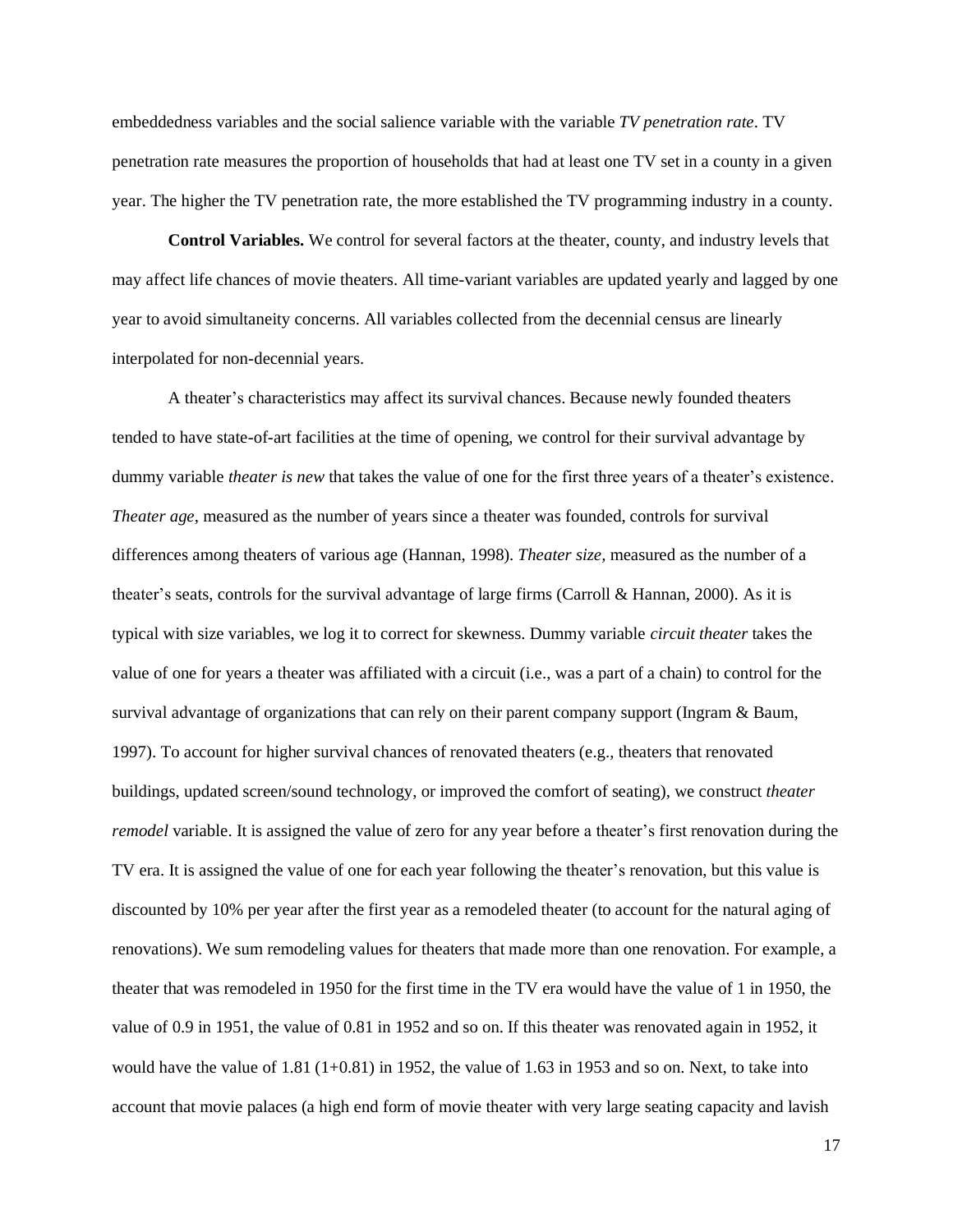architectural designs and services) were the most negatively impacted in the TV era (Herzog, 1981), we created dummy variable *movie palace*. Finally, we control for a theater's location in a city, town, or village by a set of corresponding dummy variables (with *city location* as the reference category).

We control for county-level demographic and socio-economic characteristics, namely, *county*  human population density<sup>7</sup> (measured by dividing county human population by county area in square miles), *county median family income* (measured in thousand dollars), and *percentage of county population with college degree,* to account for the market's carrying capacity in a county in a given year.

To control for diffuse competition between movie theaters, *county theater density* variable counts the number of movie theaters in a county in a given year. To control for direct competition between the TV show market and movie theater market, the *TV penetration rate* variable measures the percentage of households with at least one TV set in a county in a year. Furthermore, we created the variable *content overlap between TV shows and movies* to measure the extent to which contemporaneous TV shows and movies covered the same topics. It is important to emphasize two major theoretical and empirical differences between this variable and the variable *density of TV shows with movie stories*. First, the variable *content overlap between TV shows and movies* is constructed by comparing content across movies and TV shows that were released in the same year, so the higher the content similarity, the more direct the competition between TV shows and movies. By contrast, *density of TV shows with movie stories* is based on movie stories that existed before the emergence of the TV industry and thus became a cultural artifact. Second, movies and TV shows may have overlapping content even when they are based on different storylines. For example, the TV show *Armchair Detective* and the movie *Flamingo Road* are based on different storylines but have overlapping content (both cover the topic of state legislature).

*Density of all TV shows*, measured as the total number of TV shows broadcast in a year, controls for the overall effect of TV offerings. *Density of TV shows with non-movie genres* counts the annual

<sup>&</sup>lt;sup>7</sup> We use human population density rather than the raw count of residents because Illinois counties greatly vary in their area size. Movie theater attendance depends more on a local area's residential density rather than on its absolute population size.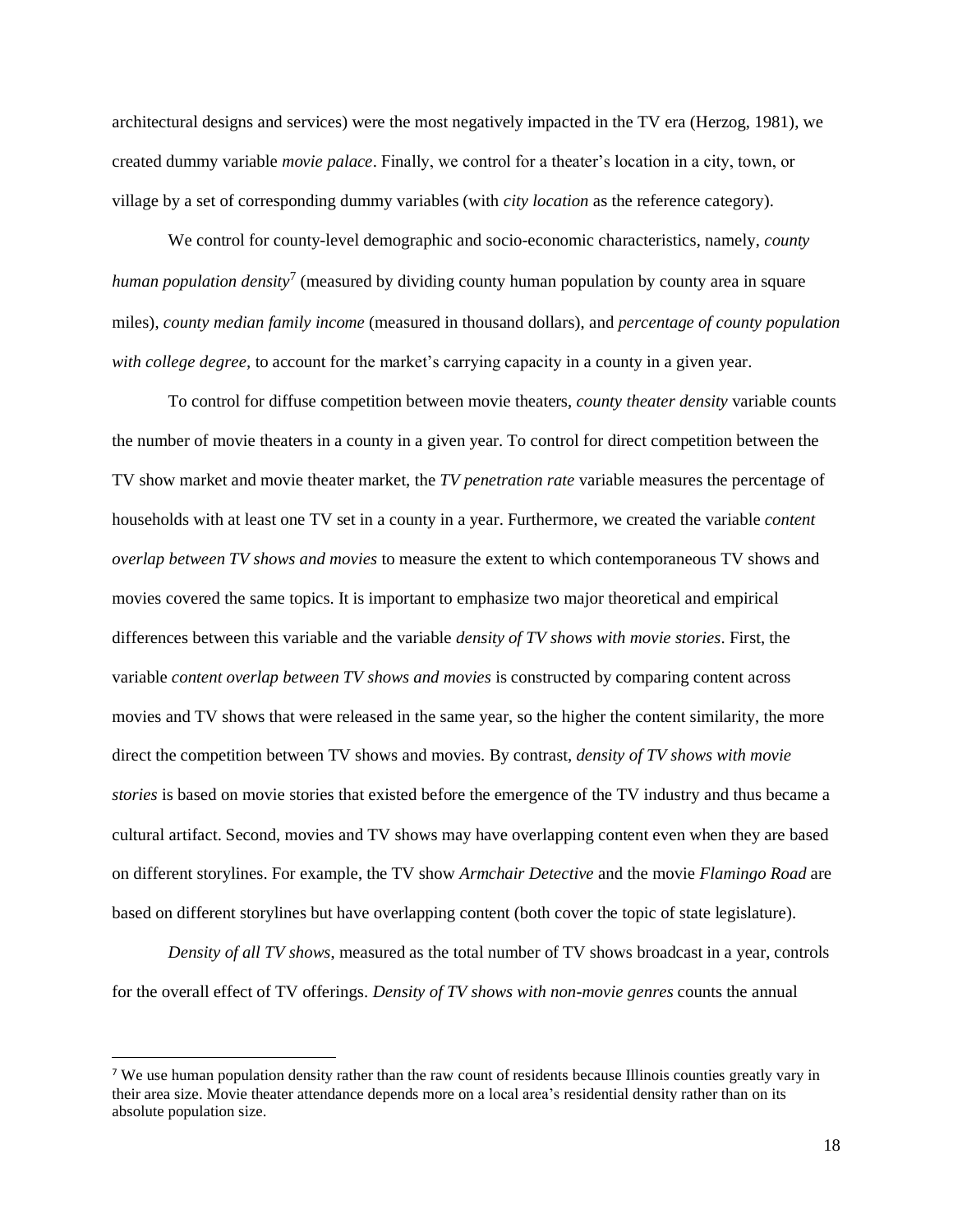number of shows based on genres that were not created in the movie industry including anthology, animals, art, auction, quiz show, variety show, talk show, interview, commentary, cooking, hypnosis, circus, book reading, children's show, debate, discussion, education, game show, news, opinion poll, public affairs, talent, wildlife, and others. *Density of TV shows with non-movie stories* counts the number of shows based on stories that were not used in feature films. *The Lucy Show* and *The Millionaire*, for instance, were shows with scripts not related to movies.

The variable *TV set price,* measured as the total value of factory production divided by the number of TV sets produced in factories each year, controls for affordability of TV sets. Finally, *Paramount Decree* variable controls for an anti-trust law passed in 1948 that required major movie studios to divest movie theaters they previously owned. To measure this variable, years before 1948 were assigned the value of 0, year 1949 was assigned the value of one, year 1950 was assigned the value of two and so on.

## **Model Specification**

We use a continuous-time event history analysis to estimate the movie theater closing (i.e., failure) rates in all Illinois counties. We treat a theater as the unit at risk, and the 'dependent variable' is the instantaneous rate of a theater's closing defined as:

$$
r(t) = \lim_{\Delta t \to 0} \frac{P[t < T < t + \Delta t \mid T > t]}{\Delta t},
$$

where *T* is a random variable for the time of the event of interest, *t* is the time that a theater has been open for business either since (a) 1944 (if founded before 1944) or (b) its founding year (if founded after 1944). In our dataset, 103 out of 1,058 (~10%) theaters were founded after 1944. *P(.)* is the conditional probability of the theater's closing over the period [*t, t+t*] given that the theater was still open at time *t*. We use a *piecewise exponential* function to represent variation in the timing of a theater's closing to allow a flexible specification of theater tenure-dependence (Carroll & Hannan, 2000: 136–138). After examining life tables and exploring estimates of a variety of choices of breakpoints, we broke the duration scale in years at 1, 8, and 9, generating four timepieces  $[0,1)$ ,  $[1,8)$ ,  $[8,9)$ , and  $[9+]$ . We estimate event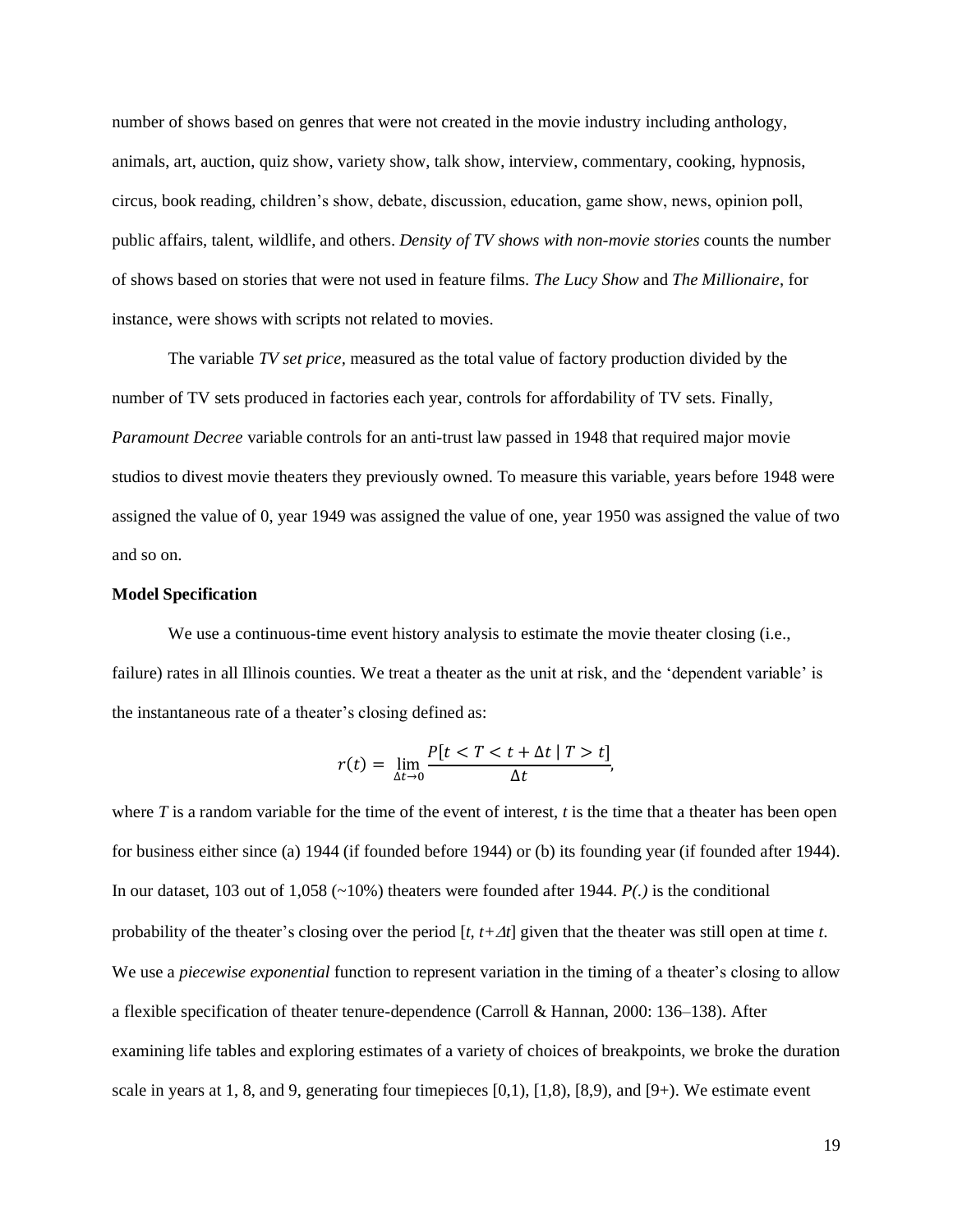history models using the method of maximum likelihood as implemented with a user-defined routine in STATA (Sørensen, 1999). To estimate models with time-varying covariates, we constructed a split-spell data file breaking observed durations in year-long periods with the values of covariates updated every year. Since observations within theaters are not necessarily independent, we calculated robust standard errors using the Huber/White/sandwich estimator of variance clustered on theaters (Williams, 2000).

# **FINDINGS**

Table 1 provides descriptive statistics for the theater-year split-spell file. Tables 2 and 3 test our hypotheses. Table 2 reports effects of the TV show industry's cultural embeddedness in the movie theater market's categories and stories on movie theaters' failure rates. Model 2.1 is a baseline model. Control variables exhibit common effects. As expected, density of all TV shows has a harmful impact on the movie theater survival rate.

# [Tables 1 and 2 about here]

In Model 2.2, we separate the variable density of all TV shows into *density of shows with nonmovie genres* and *density of shows with movie genres*. Only density of shows with movie genres has a significant positive (i.e., harmful) impact on the theater mortality rates, supporting Hypothesis 1. When the value of density of shows with movie genres increases from its mean to mean+1sd, the failure rate of movie theaters increases by 359.8 percent.

Model 2.3 adds the interaction between *density of shows with movie genres* and *TV penetration rate*. Its effect is significant and in the predicted negative direction. To ease the interpretation of the interaction, Figure 3.1 illustrates the effects of density of shows with movie genres, TV penetration rate, and their interaction on the theater failure rate. We plot the multiplier rate of theater failure over the observed range of TV penetration rate at the mean and mean+1sd values of density of shows with movie genres, using the mean value as the baseline (multiplier rate=1). Figure 3.1 shows that at low levels of TV penetration, higher density of shows with movie genres (mean+1sd) increases theater mortality rate almost eleven times more than the baseline density (mean). As TV penetration rate increases, the difference in the power of impact between different levels of density of shows with movie genres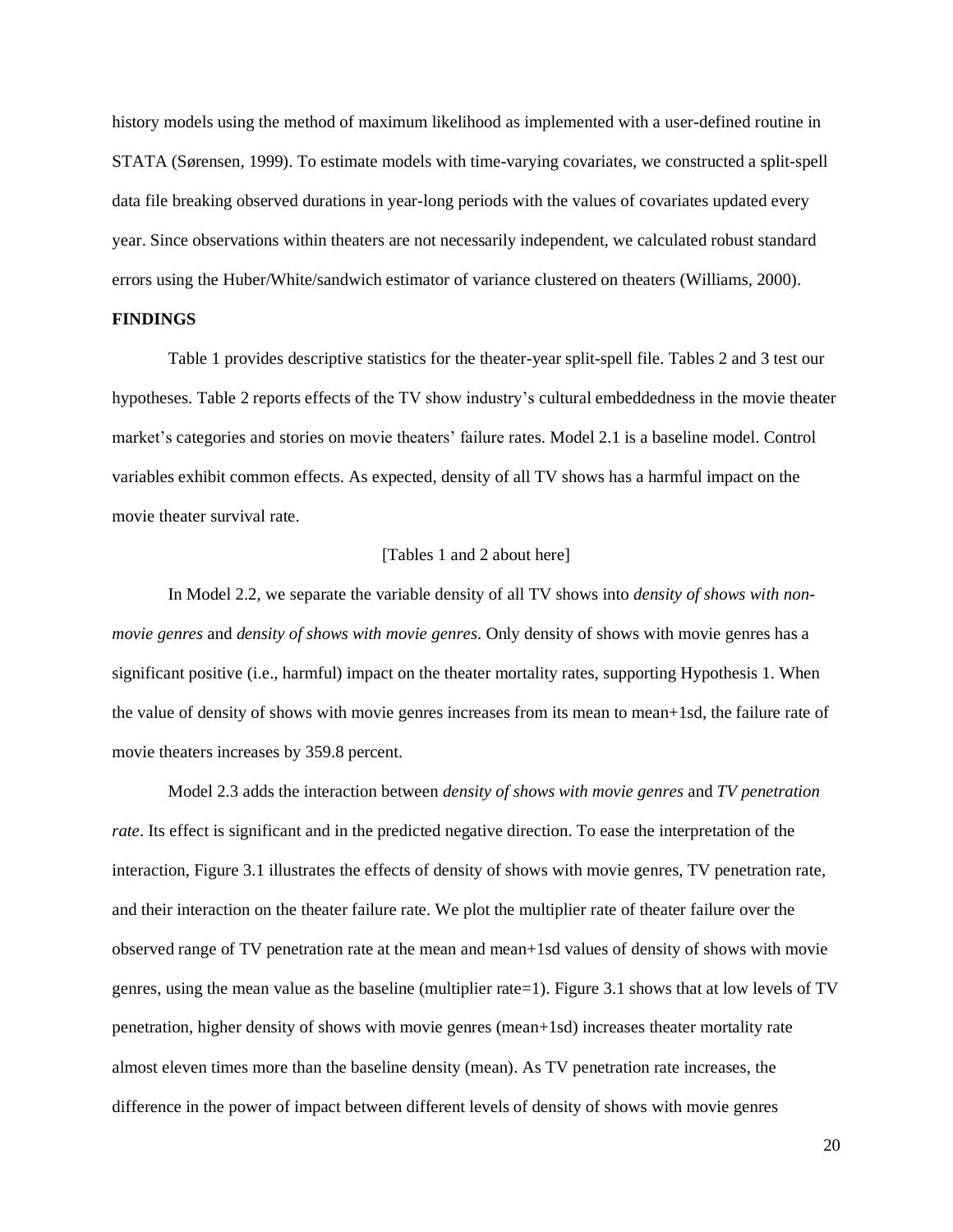diminishes and eventually disappears, confirming that the harmful effect of cultural embeddedness in movie genres on theater mortality attenuates as the new industry matures<sup>8</sup>. Hypothesis 3 is corroborated.

We build Model 2.4 based on Model 2.1 by separating the variable density of all TV shows into *density of shows with non-movie stories* and *density of shows with movie stories.* The effect of *density of shows with movie stories* is in the predicted direction, but not statistically significant. However, when we add the interaction between *density of shows with movie stories* and *TV penetration rate* to Model 2.5, the main effect becomes significant and positive, and the interaction is significant and negative. Considered together, Models 2.4-2.5 suggest that density of shows with movie stories harms theater survival, as predicted, but only at certain levels of TV penetration. To better understand this effect, we plot the multiplier rate of theater failure in Figure 3.2. It reveals that when TV penetration rate is low, higher density of shows with movie stories (mean+1sd) has a greater harmful impact on theater mortality relative to its mean baseline level. But this effect quickly attenuates with increasing TV penetration rate<sup>9</sup>. Thus, Hypothesis 3 is further corroborated.

It is interesting to note that the embeddedness in movie genres affects theater mortality over a much wider range of TV penetration rate than the embeddedness in movie stories. These findings suggest that cultural embeddedness may have an impact of different power and reach depending on what type of cultural artefacts producers in an emerging industry embed their offerings in.

Table 3 tests for the impact of the social salience mechanism. Model 3.1 includes the variables *content similarity between TV shows and news* and *content similarity between movies and news*. It shows that the more similar the content between TV shows and news, the higher the failure rate of movie theaters. Movie theaters' failure rates are not affected by the similar content between movies and news.

<sup>&</sup>lt;sup>8</sup> The multiplier rate plots do not allow to include confidence intervals for interaction effects. To address this limitation, we reran all our models using a Probit specification (all results held) and plotted marginal effects of interactions with 95% confidence intervals. A graph of marginal effects based on a Probit model equivalent to the reported Model 2.3 revealed that the harmful impact of *density of shows with movie genres* on movie theater failure attenuated with increasing TV penetration and became insignificant when TV penetration rate reached about 65%. <sup>9</sup> A graph of marginal effects based on a Probit model equivalent to the reported Model 2.5 revealed that the harmful

impact of *density of shows with movie stories* on movie theater failure attenuated with increasing TV penetration and became insignificant when TV penetration rate reached about 20%.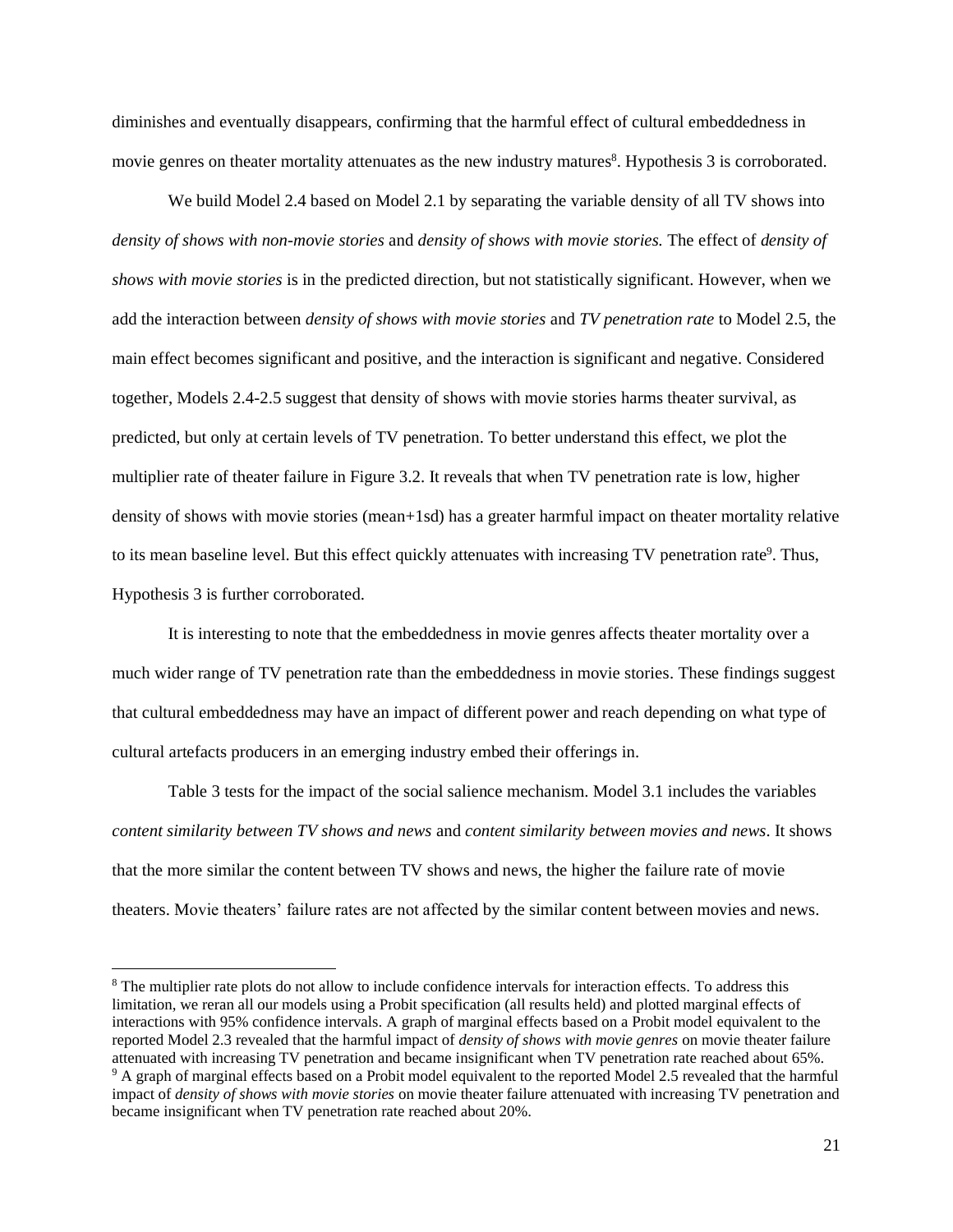Model 3.2 reveals the positive significant effect of *TV shows' relative prominence in reflecting public discourse*. The closer TV programs reflect public discourse than movies, the higher the movie theater failure rate. As the difference in reflecting public discourse between TV shows and movies increase from the mean value to mean+1sd, the theater failure rate increases by 102 percent. Hypothesis 2 is corroborated. The negative and significant interaction between *TV shows' relative prominence in reflecting public discourse* and *TV penetration rate* in Model 3.3 shows that the effect of social salience attenuates as the TV industry matures. Figure 3.3 provides a visual illustration of this result<sup>10</sup>, and further supports Hypothesis 3.

## [Table 3 about here]

### **Supplementary Analyses**

To increase confidence in our findings, we conduct supplementary analyses in which we test several possible extensions from our theory. We theorized earlier that cultural embeddedness hurts the incumbent industry because it creates a perception of substitutability between offerings of the emerging and incumbent markets. We now test this argument more directly by looking at both organizational (Table 4a) and environmental factors (Table 4b) that can either amplify or mitigate the substitutability hazard created by cultural embeddedness. First, we predict that movie palaces, i.e., theaters with high fixed costs and large seating capacity to fill to break even, would be more vulnerable to substitutability peril. The significant positive interactions between the cultural embeddedness variables and *movie palace* variable in Models 4.1-4.2 reveal that indeed cultural embeddedness harmed movie palaces more than other movie theaters. Second, as we mentioned earlier, some movie theaters tried to reduce the substitutability threat from the TV broadcasting industry by installing better visual and sound equipment or providing more comfortable seating. However, historians believe that these remodeling efforts were insufficient to help theaters regain their market share (Belton, 1990). Insignificant negative interaction effects between the

<sup>&</sup>lt;sup>10</sup> A graph of marginal effects based on a Probit model equivalent to the reported Model 3.3 revealed that the harmful impact of *TV shows' relative prominence in reflecting public discourse* on movie theater failure attenuated with increasing TV penetration and became insignificant when TV penetration rate reached about 35%.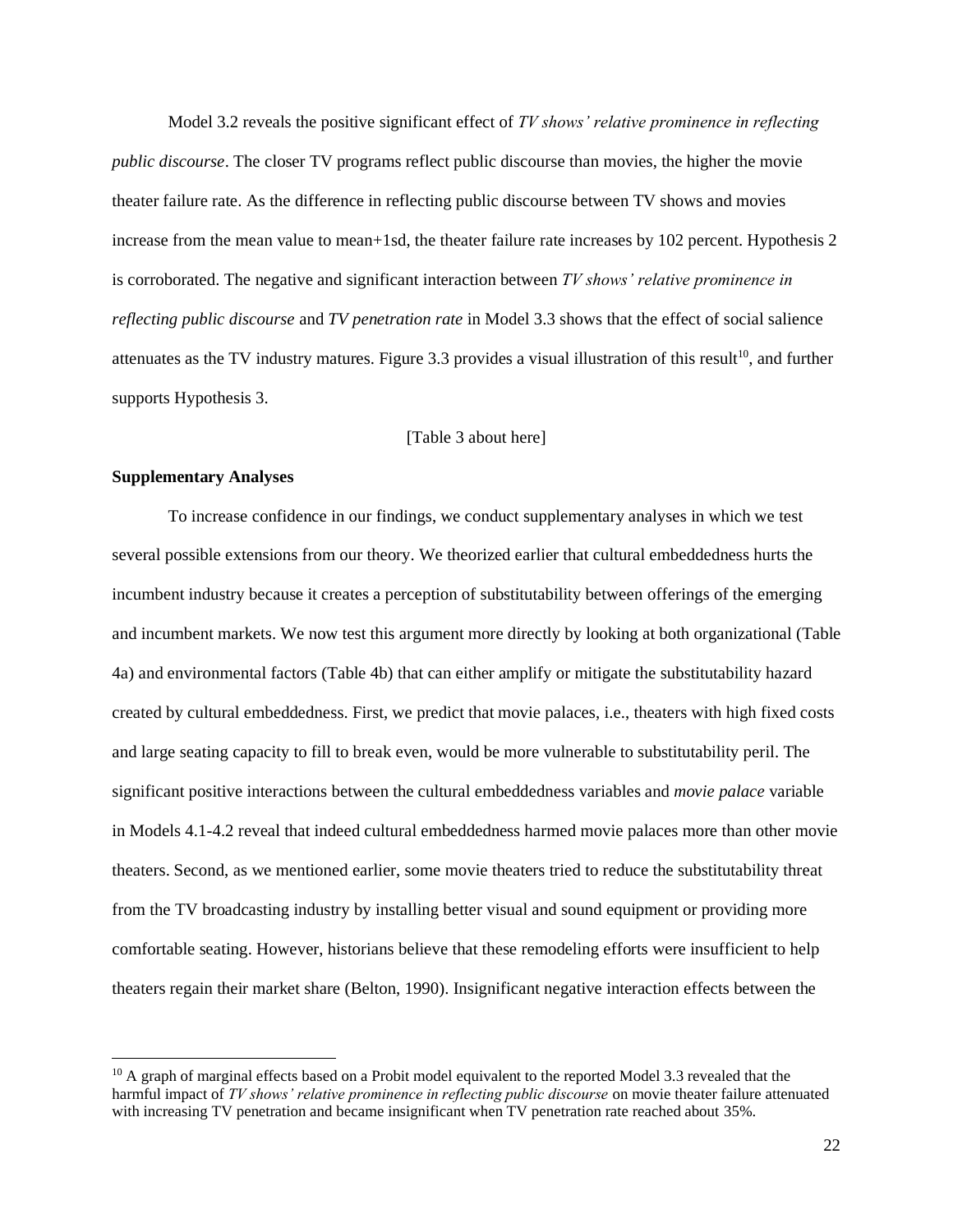independent variables and *theater remodel* variable in Models 4.3-4.4 suggest that remodeling could not overcome the harmful impact of cultural embeddedness, and thus support historians' inference<sup>11</sup>.

Next, we predict that harmful effects of cultural embeddedness will be attenuated in regions with more affluent consumers. Such customers were less likely to be stuck in an either-or-situation where they had to choose between consuming movies and buying TV sets to watch TV programs. Indeed, Models 4.5-4.6 show that theaters in counties with higher *medium family income* were significantly less likely to be driven out of business by cultural embeddedness. Finally, we theorize that people with greater education are more likely to consume a variety of cultural products, because they tend to have broader tastes (Hahl, Zuckerman, & Kim, 2017). Therefore, even if cultural embeddedness led average consumers to believe that movies and TV shows were substitutable, individuals with higher education were more discernable and thus less likely influenced. Models 4.7-4.8 show that indeed theaters in counties with a greater *proportion of population with college degree* were significantly less harmed by cultural embeddedness. To save space, Tables 4a and 4b report only interaction terms. Full tables are available upon request.

## [Tables 4a and 4b about here]

# **Robustness Checks**

We ran a fully saturated model on cultural embeddedness by including the genre-related cultural embeddedness and story-related cultural embeddedness variables as well as their interactions with TV penetration rate in the same model. All results on embeddedness in movie genres held but results on embeddedness in movie stories became insignificant. The loss of significance in the effect of embeddedness in movie stories may be caused by multicollinearity created by including too many density variables in the fully saturated model. At the same time, this result is consistent with our earlier findings

 $11$  It was the innovation in organizational design – the invention of multi-screen cinema – that allowed movie theaters to exploit economies of scale to survive the competition with TV broadcasters. However, when the first multi-screen cinema in the U.S. opened in 1963, the TV market was already well established, e.g., the TV penetration rate in most counties in Illinois reached over 90%. Thus, we cannot test how the "emerging" TV market affected the multi-screen cinema.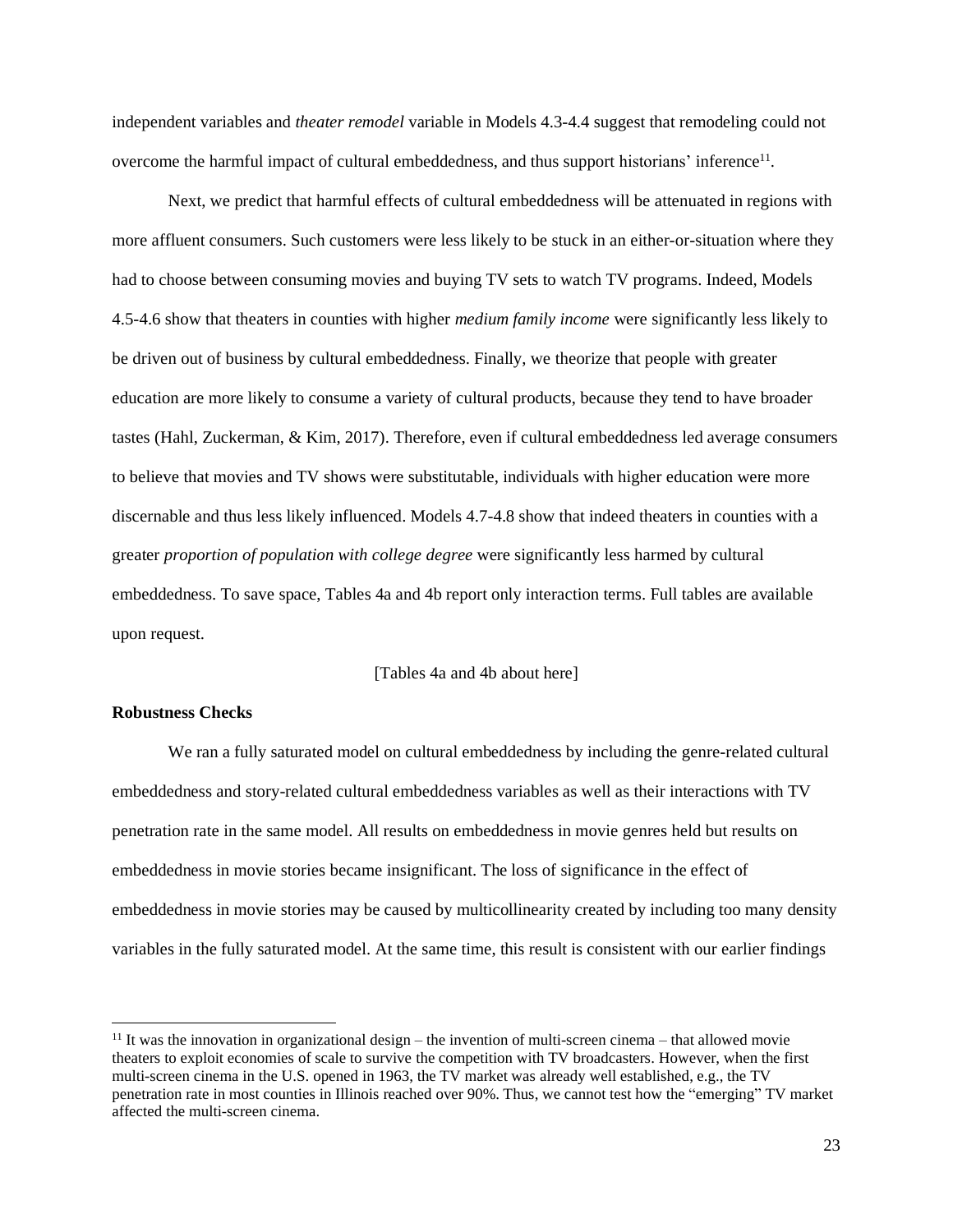that embeddedness in different types of cultural artefacts has different power. The greater robustness of the impact of embeddedness in movie genres on theater failure rates once again suggests that embeddedness in movie genres is more powerful than embeddedness in movie stories.

When we calculated the variable *content similarity between TV shows and news*, we weighted a TV show's content similarity with news by the number of the show's annual episodes. As a robustness check, we reran our models without this weight. All results held.

We chose an event history analysis to estimate theater survival rates because it allowed us to account for censored cases. As a robustness check, we reran all the models using a Probit specification. All results held. All robustness models are available upon request.

#### **DISCUSSION**

We started this paper with a question of how an established market can be negatively affected by an emerging industry without initial obvious technical, ideological, or collective action advantages. We suggested that organizations in the nascent market can leverage the mechanisms of cultural embeddedness and social salience to redirect audience attention from the incumbent industry to the new market and, as a result, harm the incumbent industry. Specifically, companies in emerging markets can create a perception of both familiarity and substitutability between novel and incumbent offerings by embedding their novel offerings in cultural artifacts of the incumbent market, such as categories and stories. Furthermore, organizations in emergent markets can achieve greater social salience with customers by reflecting public discourse in their novel offerings more closely than a related incumbent industry. We predicted that as firms in an emerging industry produce a greater number of culturally embedded offerings or/and offerings that reflect public discourse more closely than an incumbent industry, the failure rates of organizations in the incumbent market will increase. We further suggested that the harmful impact of these mechanisms on the established industry will attenuate as the new industry matures, because audiences stop relying on cultural artifacts and social salience for inter-industry comparison when they start taking the new market for granted.

We found empirical support for our theory by analyzing how the U.S. network TV programming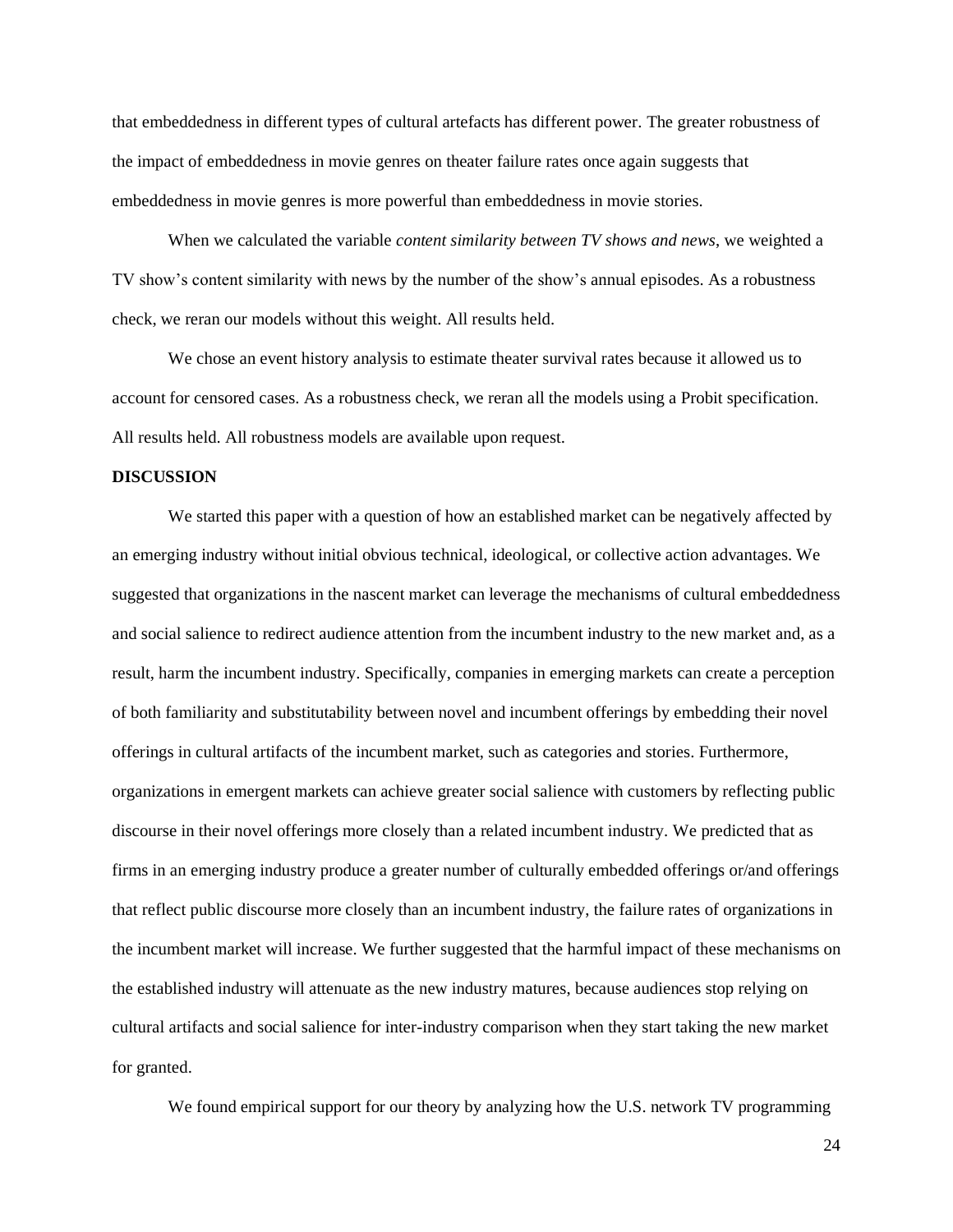industry that emerged in 1944 affected the fate of the incumbent market of movie theaters in the next 19 years in the state of Illinois. Specifically, we found that as the number of TV shows embedded in movie genres (i.e., incumbent categories) and in movie storylines (i.e., incumbent stories) increased, and as the content between TV shows and news covered in the major regional newspaper, *Chicago Tribune*, became more similar than the content between movies and news, the failure rates of movie theaters increased. As the new industry matured, the harmful influence of cultural embeddedness and social salience attenuated.

When generalizing these findings, one should keep in mind limitations specific to the nature of our empirical setting. First, we tested our theory on the movie theater market located in the USA. Second, the movie theater industry is a cultural market. Thus, our theory should generalize to American cultural markets. However, anecdotal evidence suggests that our theory's generalizability should not be limited by type of markets or national boundaries. The story about how Edison embedded his first electric inventions into artifacts of the gas lighting industry and by doing so paved a way to the eventual demise of the incumbent gas lighting market in many different countries, shows that cultural embeddedness can play an important role in the decline of manufacturing (i.e., non-cultural) industries and is not limited by national boundaries. A recent trend in Western Europe for fine dining chefs to sell their services for cooking dishes in a customer's home in response to COVID-19 threat, suggests that social salience can potentially serve as a mechanism for challenging incumbent markets in the food service sector across several countries. Future studies on non-cultural industries and in different countries could systematically test for our theory's generalizability and uncover whether the mechanisms of cultural embeddedness and social salience play out differently both across national boundaries and across different types of markets.

This paper makes contributions to several literatures. First, we add to research on decline of established industries (Karniouchina, Carson, Short, & Ketchen, 2013; Klepper, 1996), specifically to research that focuses on the role of newcomer industries in the decline of incumbent markets (Schumpeter, 1934; Tushman & Anderson, 1986). Past studies have suggested that existing markets may diminish as a result of losing competition to newcomer industries that are based on innovation with a substantial price/performance improvement (Anderson & Tushman, 1990), more appealing ideology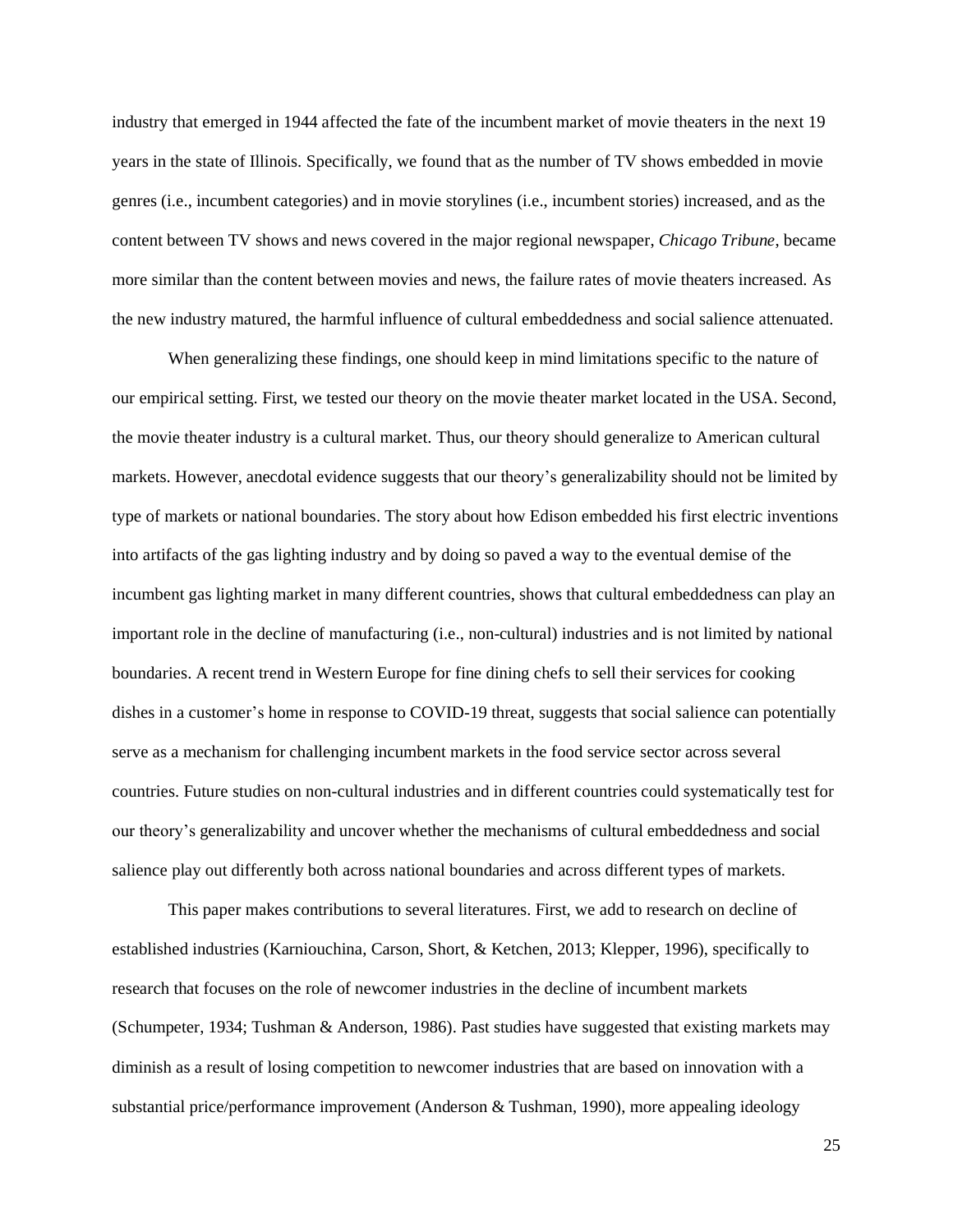(Hiatt, Sine, & Tolbert, 2009), or/and powerful collective action (Rao, 2008). We suggest that our mechanisms of cultural embeddedness and social salience can be two additional factors that explain how some incumbent industries lose their competitive advantage to emergent markets, especially when the latter do not possess initial obvious technological, ideological and collection action advantages.

Second, our study adds to research on coevolution of related markets. While the literature has established that a fledgling industry may benefit from borrowing familiar elements (Hargadon & Douglas, 2001) and cognitive legitimacy transfer (Dobrev et al., 2006) from related incumbent markets, it has not studied how these borrowing processes affect the incumbent markets. We complement and contribute to this research stream by offering a theory explaining how newcomers' borrowing from established markets (in the form of cultural embeddedness and social salience) negatively impacts the fate of these markets.

Next, our paper adds to the literature on technology and innovation, specifically to research on competition between new and incumbent markets (Adner & Kapoor, 2016; Anderson & Tushman, 1990). Many scholars agree that when customers of emerging and established industries value the same performance dimensions, an industry with obvious price/performance superiority is likely to win (Foster, 1986; Utterback, 1994). Yet, innovations often give rise to markets where new performance metrics become possible (Christensen, 1997; Sood & Tellis, 2005). In such cases, the new technology often underperforms relative to the incumbent technology on multiple existing performance parameters (e.g., the first TV programs were of much lower quality both in content and delivery than feature movies shown in theaters). Nevertheless, some customers may value the new performance parameters (e.g., even at the very outset of TV programing, some customers valued having visual entertainment from the comfort of their homes despite its low quality) and try out the new technology, giving it a short lifeline to improve (Tripsas, 2008). If and as the technology improves, more customers may switch to the new market harming the incumbent market (Christensen, 1997). Our mechanisms of cultural embeddedness and social salience add to this literature by explaining how organizations in an emerging industry manage to attract enough customers to survive the initial uncertain period when their offerings' value is ambiguous, and the technology underlying these offerings still needs improvement to effectively compete with incumbents.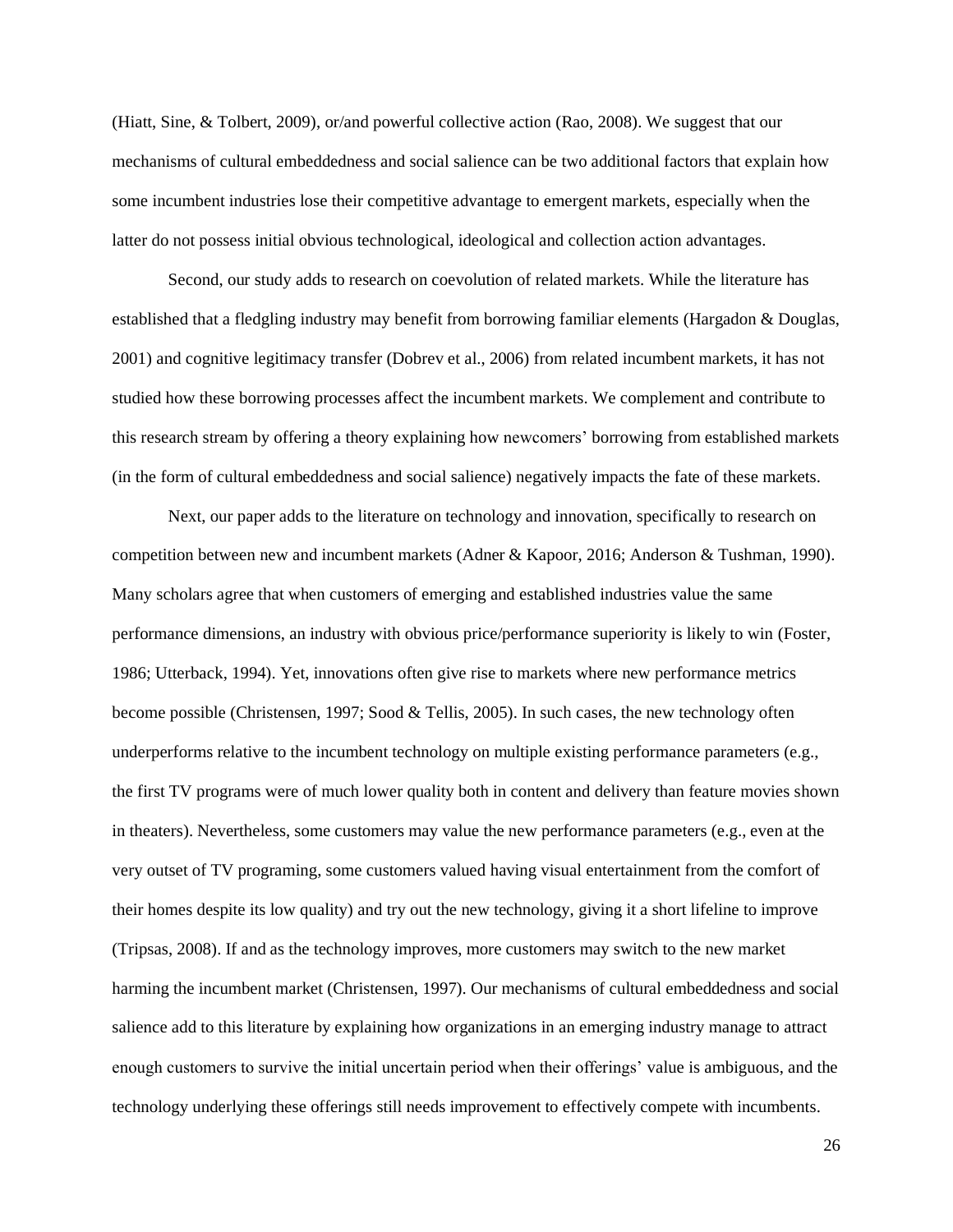Finally, this study has managerial implications. Although whether TV network companies strategically pursued cultural embeddedness and social salience is beyond the scope of this study, our findings suggest that organizations in an emerging industry can strategically embed their novel offerings in familiar cultural categories and stories, and/or contextualize their offerings by reflecting public discourse to gain a competitive advantage over incumbent competitors.

Future research could explore how cultural embeddedness and social salience interact with other mechanisms of inter-industry competition established by the literature, such as social movements and technological superiority. It would be also interesting to examine whether and how producers in incumbent markets can counteract the threat created by cultural embeddedness and social salience pursued by newcomers. Scholars can also explore embedding in which types of cultural artefacts have the most powerful impact on the decline of incumbent markets.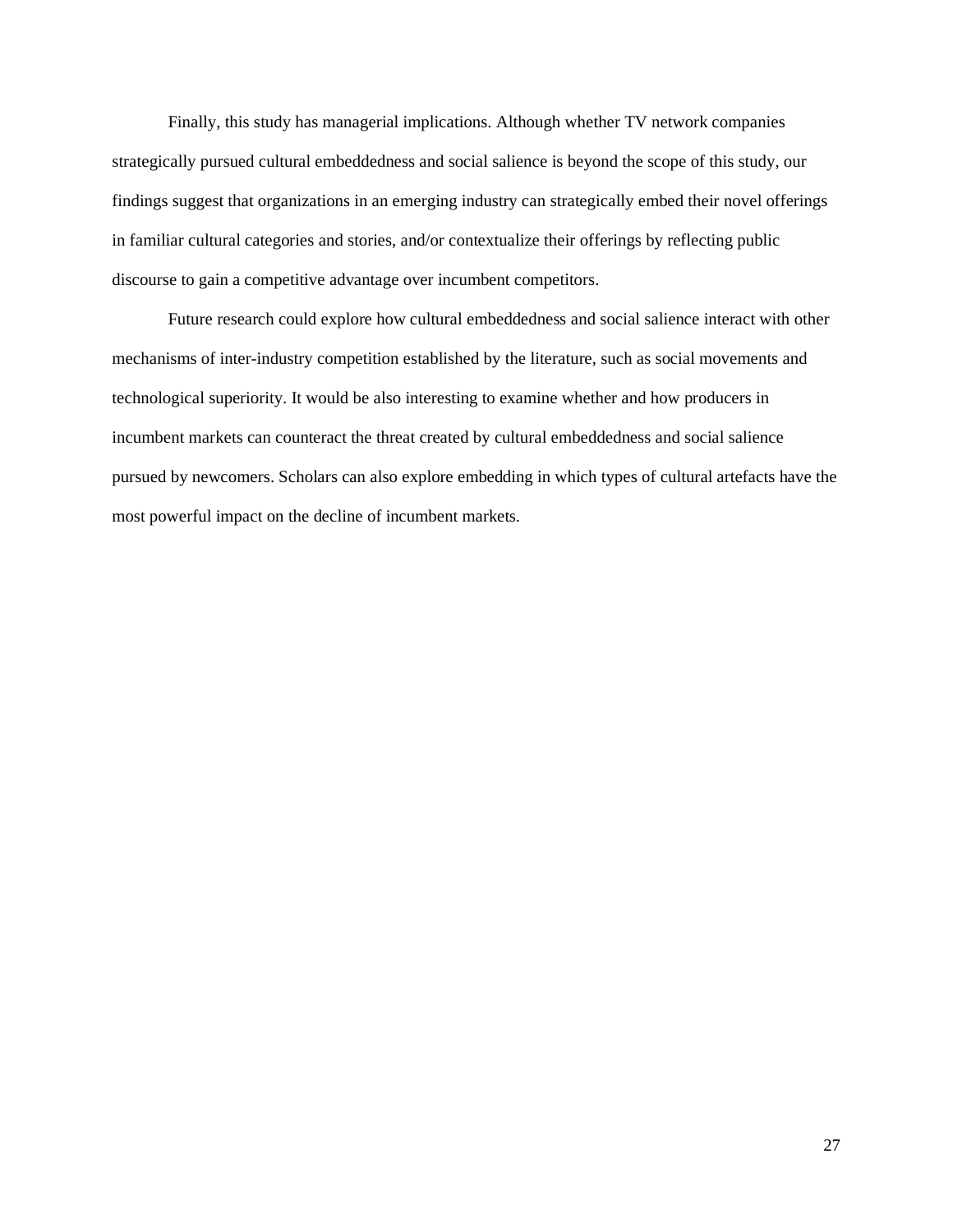#### **REFERENCES**

- Adner, R., & Kapoor, R. 2016. Innovation ecosystems and the pace of substitution: Re-examining technology Scurves. *Strategic Management Journal*, 37(4): 625–648.
- Anderson, P., & Tushman, M. L. 1990. Technological discontinuities and dominant designs: A cyclical model of technological change. *Administrative Science Quarterly*, 604–633.
- Balio, T. (Ed.). 1985. *The American Film Industry*. Wisconsin: University of Wisconsin Press.
- Balio, T. (Ed.). 1990. *Hollywood in the Age of Television*. Boston: Unwin Hyman.
- Baum, J. A., & Oliver, C. 1992. Institutional embeddedness and the dynamics of organizational populations. *American Sociological Review*, 540–559.
- Belton, J. 1990. Glorious technicolor, breathtaking CinemaScope, and stereophonic sound. In T. Balio (Ed.), *Hollywood in the Age of Television*. Boston: Unwin Hyman.
- Benner, M. J. 2010. Securities analysts and incumbent response to radical technological change: Evidence from digital photography and internet telephony. *Organization Science*, 21(1): 42–62.
- Bielby, W. T., & Bielby, D. D. 1994. "All hits are flukes": Institutionalized decision making and the rhetoric of network prime-time program development. *American Journal of Sociology*, 99(5): 1287–1313.
- Boddy, W. 1985. The studios move into prime time: Hollywood and the television industry in the 1950s. *Cinema Journal*, 24(4): 23–37.
- Brooks, T., & Marsh, E. F. 2009. *The Complete Directory to Prime Time Network and Cable Tv Shows, 1946- Present*. New York, NY: Ballantine Books.
- Buhr, H., Funk, R. J., & Owen-Smith, J. 2021. The authenticity premium: Balancing conformity and innovation in high technology industries. *Research Policy*, 50(1): 104085.
- Burt, R. S., Kilduff, M., & Tasselli, S. 2013. Social network analysis: Foundations and frontiers on advantage. *Annual Review of Psychology*, 64(1): 527–547.
- Carroll, G. R., & Hannan, M. T. 2000. *The Demography of Corporations and Industries*. Princeton, NJ: Princeton University Press.
- Carroll, G. R., & Swaminathan, A. 2000. Why the microbrewery movement? Organizational dynamics of resource partitioning in the US brewing industry. *American Journal of Sociology*, 106(3): 715–762.
- Cattani, G., Falchetti, D., & Ferriani, S. 2019. Innovators' acts of framing and audiences' structural characteristics in novelty recognition. *Technology and Creativity*. Springer.
- Cattani, G., Ferriani, S., & Lanza, A. 2017. Deconstructing the outsider puzzle: The legitimation journey of novelty. *Organization Science*, 28(6): 965–992.
- Christensen, C. M. 1997. *The Innovator's Dilemma: When New Technologies Cause Great Firms to Fail*. Boston, MA: Harvard Business Review Press.
- Cornea, C. 2017. *Genre and Performance: Film and Television*. Manchester University Press.
- Crafton, D. 1999. *The Talkies: American Cinema's Transition to Sound, 1926-1931*, vol. 4. Univ of California Press.
- Criscuolo, P., Dahlander, L., Grohsjean, T., & Salter, A. 2017. Evaluating novelty: The role of panels in the selection of R&D projects. *Academy of Management Journal*, 60(2): 433–460.
- Dacin, M. T., Ventresca, M. J., & Beal, B. D. 1999. The embeddedness of organizations: Dialogue & directions. *Journal of Management*, 25(3): 40.
- Dobrev, S. D., Ozdemir, S. Z., & Teo, A. C. 2006. The ecological interdependence of emergent and established organizational populations: Legitimacy transfer, violation by comparison, and unstable identities. *Organization Science*, 17(5): 577–597.
- Fairclough, N. 1993. Critical discourse analysis and the marketization of public discourse: The universities. *Discourse & Society*, 4(2): 133–168.
- Fiske, S. T., & Taylor, S. E. 1984. *Social Cognition*. MA: Addison-Wesley.
- Foster, R. N. 1986. *Innovation: The Attacker's Advantage*. New York: Summit Books.
- Franconeri, S. L., Hollingworth, A., & Simons, D. J. 2005. Do new objects capture attention? *Psychological Science*, 16(4): 275–281.
- Garud, R., Kumaraswamy, A., Roberts, A., & Xu, L. 2020. Liminal movement by digital platform-based sharing economy ventures: The case of Uber Technologies. *Strategic Management Journal*.
- Gentzkow, M., & Shapiro, J. M. 2008. *Introduction of Television to the United States Media Market, 1946-1960: Version 1*. ICPSR - Interuniversity Consortium for Political and Social Research. http://www.icpsr.umich.edu/icpsrweb/ICPSR/studies/22720/version/1.
- Gil, R., & Gutierrez-Navratil, F. 2017. Does television entry decrease the number of movie theaters? *Economic Inquiry*, 55(2): 736–756.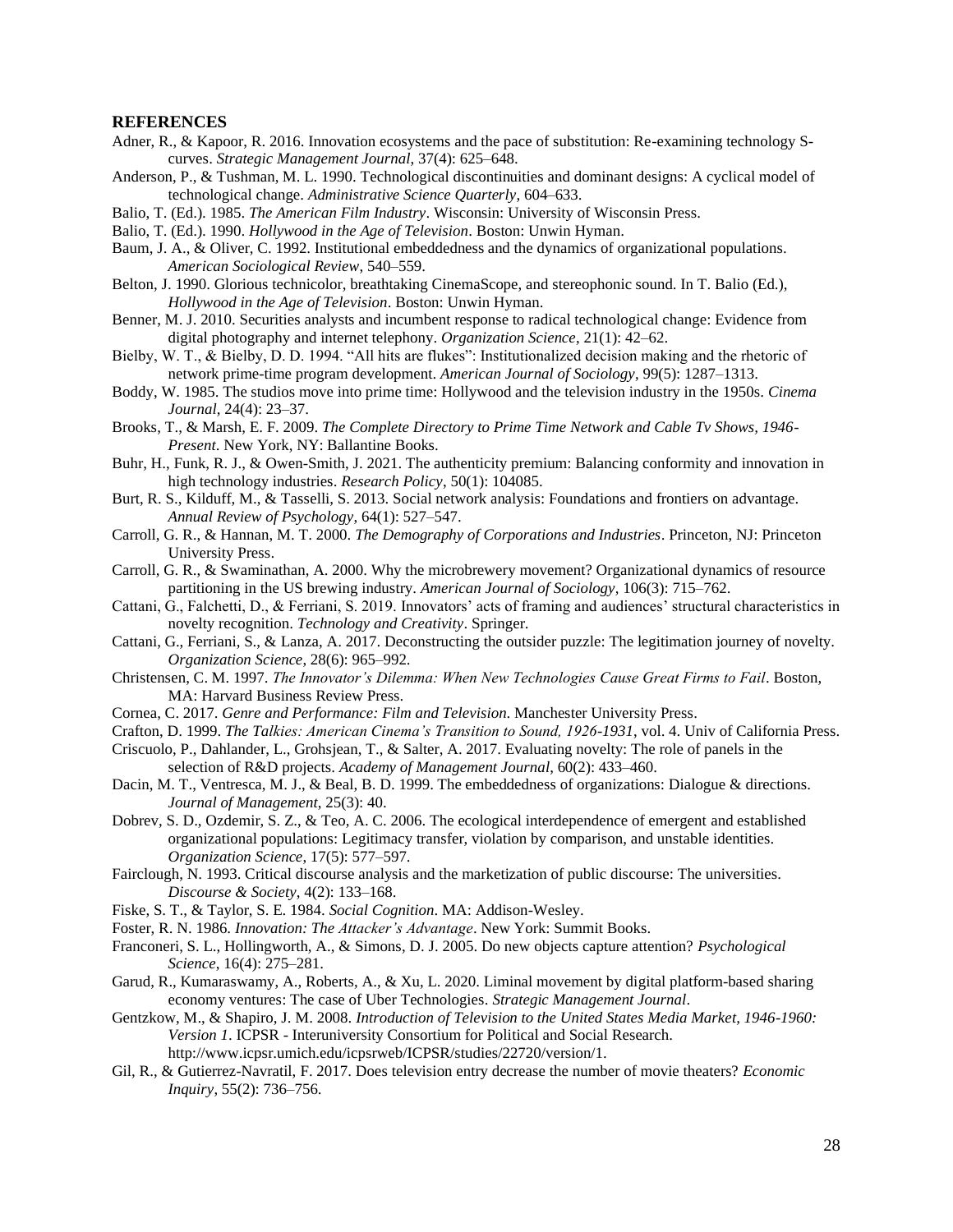Giorgi, S., Lockwood, C., & Glynn, M. A. 2015. The many faces of culture: Making sense of 30 years of research on culture in organization studies. *Academy of Management Annals*, 9(1): 1–54.

- Glynn, M. A., & Navis, C. 2013. Categories, identities, and cultural classification: Moving beyond a model of categorical constraint. *Journal of Management Studies*, 50(6): 1124–1137.
- Godart, F. C., & Galunic, C. 2019. Explaining the popularity of cultural elements: Networks, culture, and the structural embeddedness of high fashion trends. *Organization Science*, 30(1): 151–168.
- Golden-Biddle, K., & Rao, H. 1997. Breaches in the boardroom: Organizational identity and conflicts of commitment in a nonprofit organization. *Organization Science*, 8(6): 593–611.
- Granovetter, M. 1985. Economic action and social structure: The problem of embeddedness. *American Journal of Sociology*, 91(3): 481–510.
- Granqvist, N., Grodal, S., & Woolley, J. L. 2013. Hedging your bets: Explaining executives' market labeling strategies in nanotechnology. *Organization Science*, 24(2): 395–413.
- Hahl, O., Zuckerman, E. W., & Kim, M. 2017. Why elites love authentic lowbrow culture: Overcoming high-status denigration with outsider art. *American Sociological Review*, 82(4): 828–856.
- Hannan, M. T. 1998. Rethinking age dependence in organizational mortality: Logical formalizations. *American Journal of Sociology*, 104(1): 126–164.
- Hargadon, A. B., & Douglas, Y. 2001. When innovations meet institutions: Edison and the design of the electric light. *Administrative Science Quarterly*, 46(3): 476–501.
- Herzog, C. 1981. The movie palace and the theatrical sources of its architectural style. *Cinema Journal*, 20(2): 15– 37.
- Hiatt, S. R., Sine, W. D., & Tolbert, P. S. 2009. From Pabst to Pepsi: The deinstitutionalization of social practices and the creation of entrepreneurial opportunities. *Administrative Science Quarterly*, 54(4): 635–667.
- Hirsch, P. M. 1972. Processing fads and fashions: An organization-set analysis of cultural industry systems. *American Journal of Sociology*, 77(4): 639–659.
- Hoffman, A. J., & Ocasio, W. 2001. Not all events are attended equally: Toward a middle-range theory of industry attention to external events. *Organization Science*, 12(4): 414–434.
- Hsu, G., & Hannan, M. T. 2005. Identities, genres, and organizational forms. *Organization Science*, 16(5): 474–490.
- Ingram, P., & Baum, J. A. 1997. Chain affiliation and the failure of Manhattan hotels, 1898-1980. *Administrative Science Quarterly*, 68–102.
- Karniouchina, E. V., Carson, S. J., Short, J. C., & Ketchen, D. J. 2013. Extending the firm vs. industry debate: Does industry life cycle stage matter? *Strategic Management Journal*, 34(8): 1010–1018.
- Karypis, G. 2003. *CLUTO - A clustering toolkit. Release 2.1.1*. University of Minnesota, Department of Computer Science Minneapolis, MN 55455 Technical Report: #02-017.
- Khessina, O. M., & Reis, S. 2016. The limits of reflected glory: The beneficial and harmful effects of product name similarity in the U.S. network TV program industry, 1944–2003. *Organization Science*, 27(2): 411–427.
- King, B. G., & Pearce, N. A. 2010. The contentiousness of markets: Politics, social movements, and institutional change in markets. *Annual Review of Sociology*, 36: 249–267.
- Klepper, S. 1996. Entry, exit, growth, and innovation over the product life cycle. *The American Economic Review*, 562–583.
- Klepper, S. 2002. The capabilities of new firms and the evolution of the US automobile industry. *Industrial and Corporate Change*, 11(4): 645–666.
- Lounsbury, M., & Glynn, M. A. 2001. Cultural entrepreneurship: Stories, legitimacy, and the acquisition of resources. *Strategic Management Journal*, 22(6‐7): 545–564.
- Mueller, J. S., Melwani, S., & Goncalo, J. A. 2012. The bias against creativity: Why people desire but reject creative ideas. *Psychological Science*, 23(1): 13–17.
- Navis, C., & Glynn, M. A. 2010. How new market categories emerge: Temporal dynamics of legitimacy, identity, and entrepreneurship in satellite radio, 1990–2005. *Administrative Science Quarterly*, 55(3): 439–471.
- Pautz, M. 2002. The decline in average weekly cinema attendance: 1930-2000. *Issues in Political Economy*, 11: 18.
- Pedersen, T. 2003. *Sense cluster techniques*. https://www.d.umn.edu/~tpederse/senseclusters.html.
- Perretti, F., Negro, G., & Lomi, A. 2008. E pluribus unum: Framing, matching, and form emergence in US television broadcasting, 1940-1960. *Organization Science*, 19(4): 533–547.
- Phillips, D. J., & Owens, D. A. 2004. Incumbents, innovation, and competence: The emergence of recorded jazz, 1920 to 1929. *Poetics*, 32(3–4): 281–295.
- Pinch, T. J., & Bijker, W. E. 1984. The social construction of facts and artefacts: Or how the sociology of science and the sociology of technology might benefit each other. *Social Studies of Science*, 14(3): 399–441.
- Raffaelli, R. L. 2020. The novel resurgence of independent bookstores. *Working Paper*.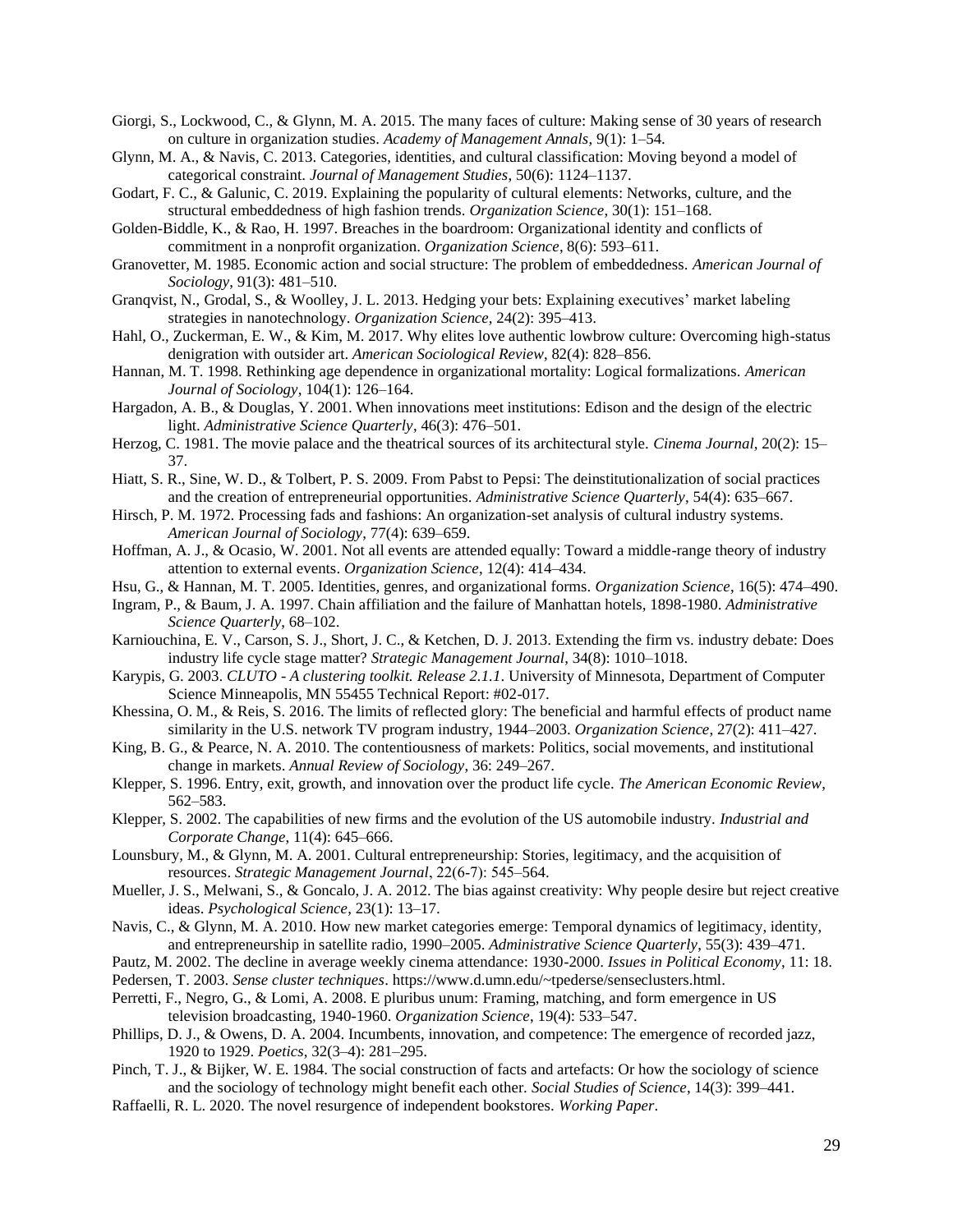- Rao, H. 1994. The social construction of reputation: Certification contests, legitimation, and the survival of organizations in the American automobile industry: 1895–1912. *Strategic Management Journal*, 15(S1): 29–44.
- Rao, H. 2008. *Market Rebels: How Activists Make or Break Radical Innovations*. Princeton, NJ: Princeton University Press.
- Ravasi, D., Rindova, V., & Dalpiaz, E. 2012. The cultural side of value creation. *Strategic Organization*, 10(3): 231–239.
- Rindova, V. P., & Petkova, A. P. 2007. When is a new thing a good thing? Technological change, product form design, and perceptions of value for product innovations. *Organization Science*, 18(2): 217–232.
- Rosa, J. A., Porac, J. F., Runser-Spanjol, J., & Saxon, M. S. 1999. Sociocognitive dynamics in a product market. *Journal of Marketing*, 63(4\_suppl1): 64–77.
- Rosenkopf, L., & McGrath, P. 2011. Advancing the conceptualization and operationalization of novelty in organizational research. *Organization Science*, 22(5): 1297–1311.
- Schiecke, K. 2011. *Historic Movie Theatres in Illinois, 1883-1960*. Jefferson, NC: McFarland.
- Schumpeter, J. A. 1934. *The Theory of Economic Development*. Cambridge, MA: Harvard University Press.
- Seidel, M.-D. L., & Greve, H. R. 2017. Emergence: How novelty, growth, and formation shape organizations and their ecosystems. *Emergence*: 1–27. Emerald Publishing Limited.
- Simon, H. A. 1955. A behavioral model of rational choice. *The Quarterly Journal of Economics*, 69(1): 99–118.
- Smoodin, E. 1982. Motion pictures and television, 1930-1945: A pre-history of the relations between the two media. *Journal of the University Film and Video Association*, 34(3): 3–8.
- Sood, A., & Tellis, G. J. 2005. Technological evolution and radical innovation. *Journal of Marketing*, 69(3): 152– 168.
- Sørensen, J. B. 1999. *STPIECE: Stata module to estimate piecewise-constant hazard rate models*. https://EconPapers.repec.org/RePEc:boc:bocode:s396801.
- Stokes, J. C. 2000. *On Screen Rivals: Cinema and Television in the United States and Britain*. NY: St. Martin's Press.
- Stuart, F. 1976. *The Effects of Television on the Motion Picture and Radio Industries*. Ayer Company Pub.
- Suarez, F. F., Grodal, S., & Gotsopoulos, A. 2015. Perfect timing? Dominant category, dominant design, and the window of opportunity for firm entry. *Strategic Management Journal*, 36(3): 437–448.
- Takahashi, Y. 2015. Estimating a war of attrition: The case of the US movie theater industry. *American Economic Review*, 105(7): 2204–2241.
- Thompson, K. 2003. *Storytelling in Film and Television*. Harvard University Press.
- Tripsas, M. 1997. Unraveling the process of creative destruction: Complementary assets and incumbent survival in the typesetter industry. *Strategic Management Journal*, 18(S1): 119–142.
- Tripsas, M. 2008. Customer preference discontinuities: A trigger for radical technological change. *Managerial and Decision Economics*, 29(2–3): 79–97.
- Utterback, J. M. 1994. *Mastering the Dynamics of Innovation*. Harvard Business School Press.
- Verhaal, J. C., Khessina, O. M., & Dobrev, S. D. 2015. Oppositional product names, organizational identities, and product appeal. *Organization Science*, 26(5): 1466–1484.
- Weber, K., Heinze, K. L., & DeSoucey, M. 2008. Forage for thought: Mobilizing codes in the movement for grassfed meat and dairy products. *Administrative Science Quarterly*, 53(3): 529–567.
- Williams, R. L. 2000. A note on robust variance estimation for cluster-correlated data. *Biometrics*, 56(2): 645–646.
- Zelizer, V. A. 1978. Human values and the market: The case of life insurance and death in 19<sup>th</sup>-century America. *American Journal of Sociology*, 84(3): 591–610.
- Zuckerman, E. W. 1999. The categorical imperative: Securities analysts and the illegiti1.macy discount. *American Journal of Sociology*, 104(5): 1398–1438.
- Zukin, S., & DiMaggio, P. 1990. Introduction. In S. Zukin & P. DiMaggio (Eds.), *Structures of Capital: The Social Organization of the Economy*: 1–36. CUP Archive.
- Zunino, D., Suarez, F. F., & Grodal, S. 2019. Familiarity, creativity, and the adoption of category labels in technology industries. *Organization Science*, 30(1): 169–190.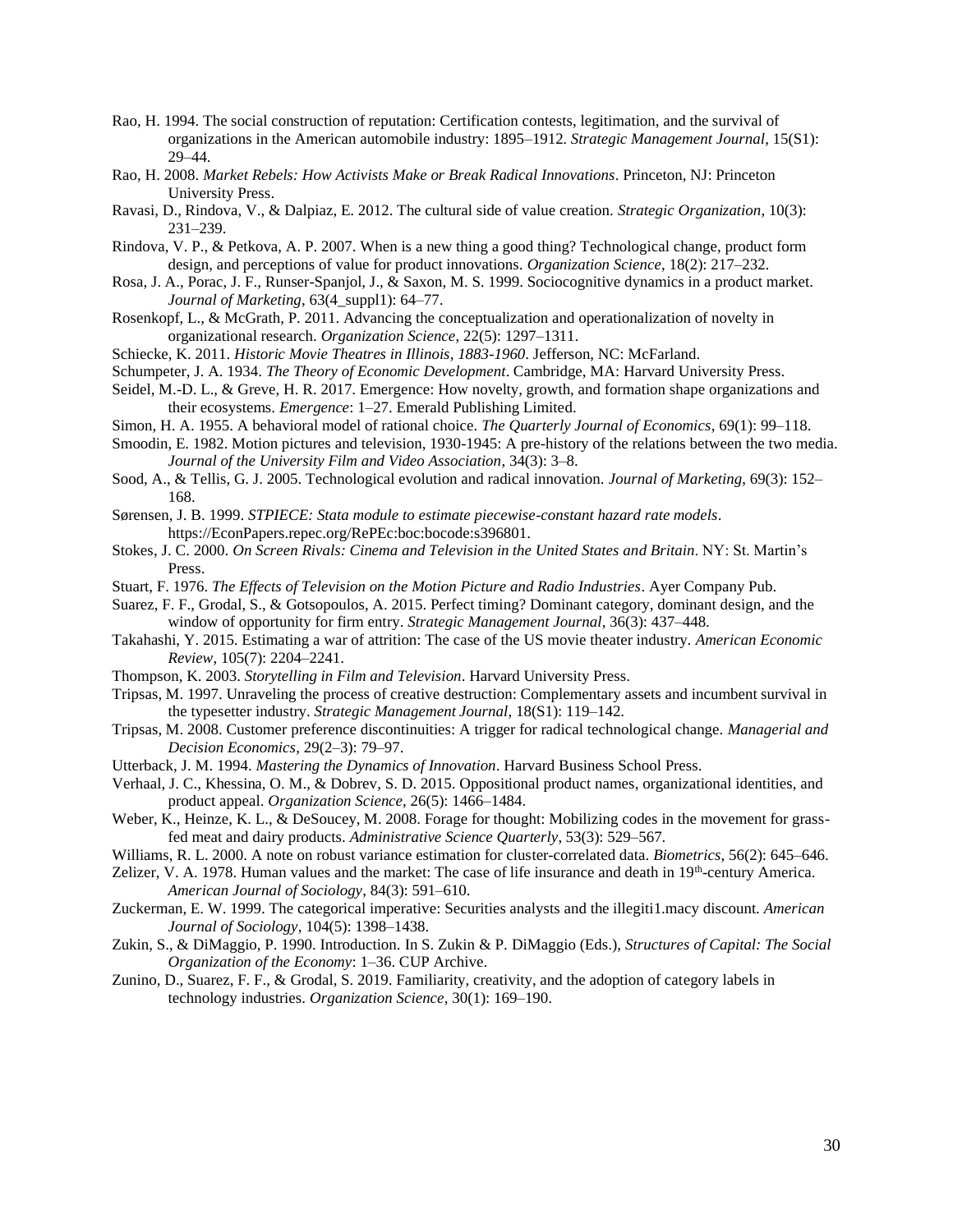

**Figure 1: Average Weekly Attendance at U.S. Movie Theaters and Density of Illinois Movie Theaters, 1944-1962**

Sources: (1) The Film Daily Year Book of Motion Pictures; (2) Historic Movie Theatres in Illinois, 1883-1960.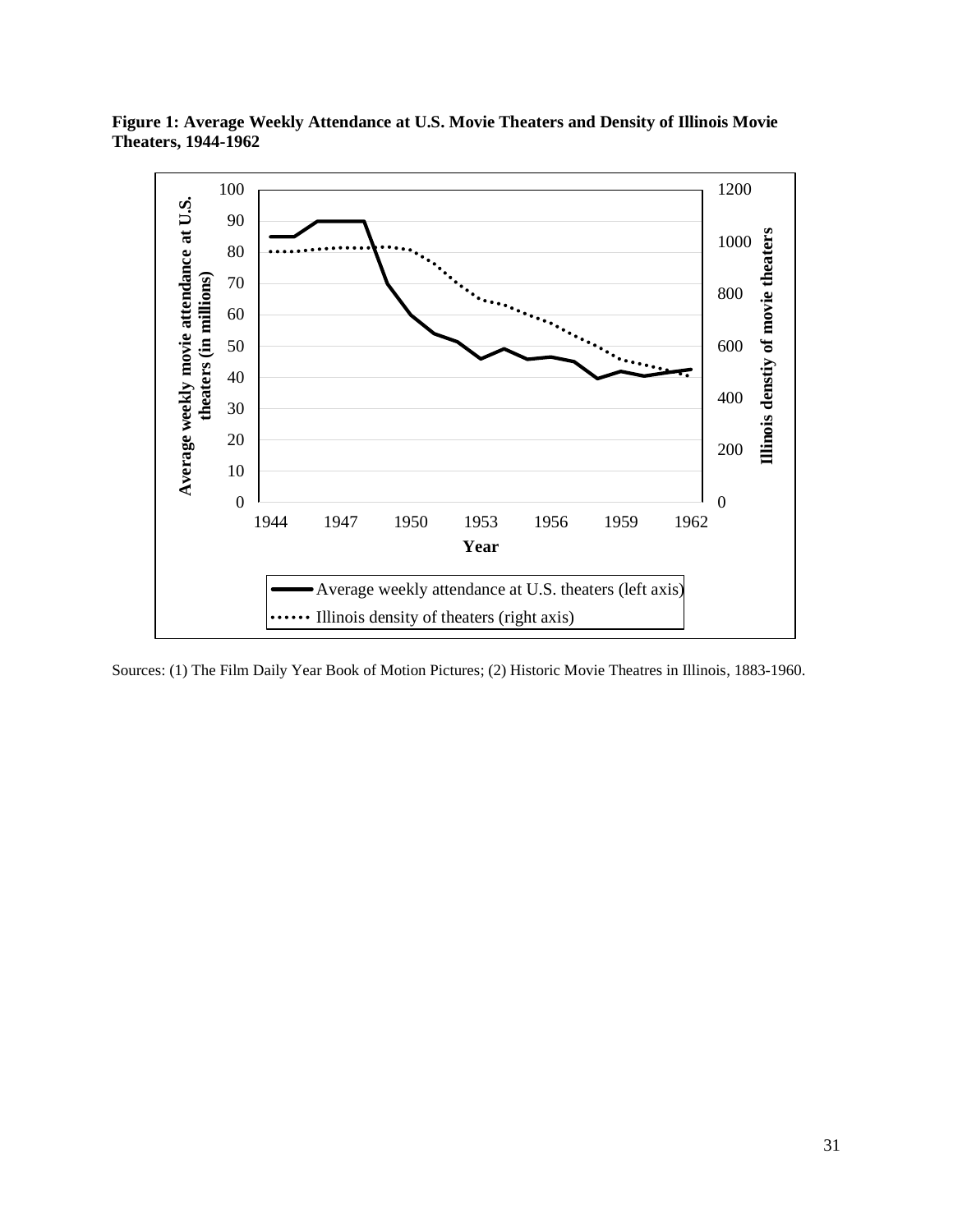





**Figure 2**.**2.** Density of TV Shows with Movie Stories and Non-Movie Stories by Year



**Figure 2.3.** Content Similarity between TV Shows, Movies, and News by Year

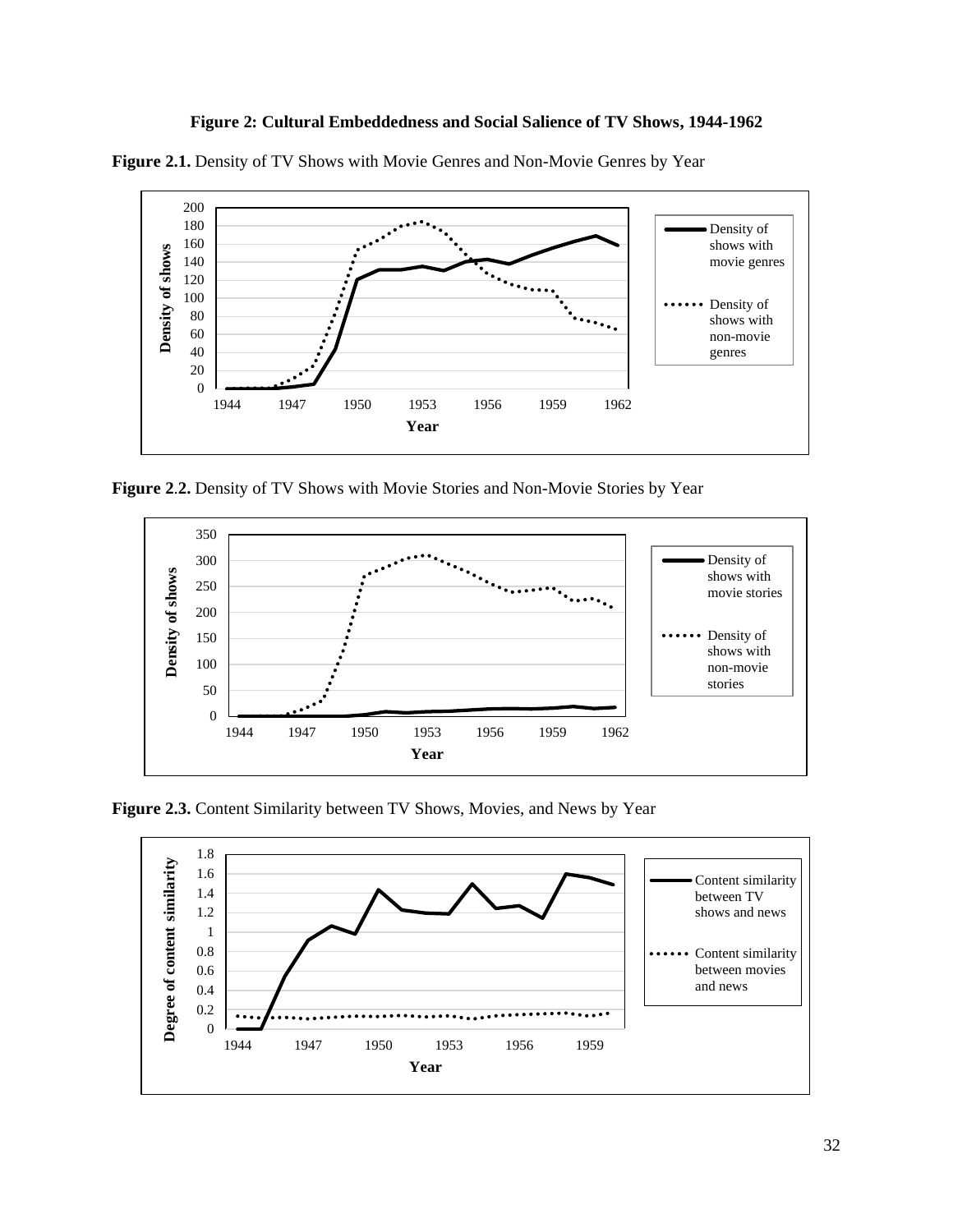# **Figure 3: Effects of Cultural Embeddedness and Social Salience on Movie Theater Failure over the Observed Range of TV Penetration**



Figure 3.1. Effect of **Embeddedness in Movie Genres** on Movie Theater Failure

**Figure 3.2.** Effect of Embeddedness in Movie Stories on Movie Theater Failure



**Figure 3.3.** Effect of Social Salience on Movie Theater Failure

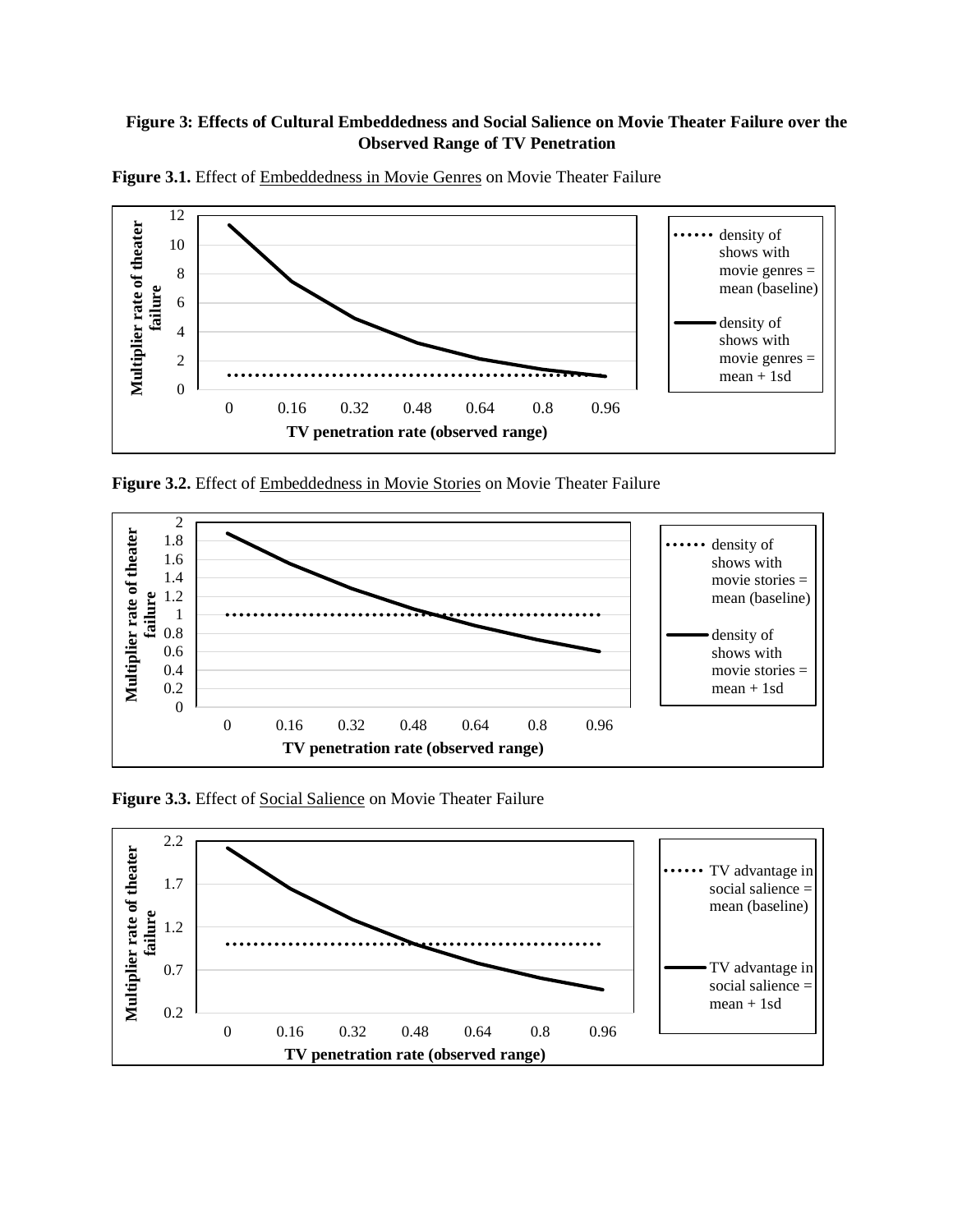| <b>Variable</b>                                                    | <b>Mean</b> | S.D.   | Min              | <b>Max</b>   |
|--------------------------------------------------------------------|-------------|--------|------------------|--------------|
| Theater exit rate (t)                                              | 0.04        | 0.20   | $\boldsymbol{0}$ | 1            |
| Theater is new = $1(t)$                                            | 0.03        | 0.17   | $\boldsymbol{0}$ | 1            |
| Theater age (t)                                                    | 26.53       | 13.11  | $\boldsymbol{0}$ | 89           |
| Theater size: $Ln[number$ of seats] (t-1)                          | 6.46        | 0.68   | 3.91             | 8.85         |
| Circuit theater = $1$ (t-1)                                        | 0.44        | 0.50   | $\boldsymbol{0}$ | $\mathbf{1}$ |
| Theater remodel $(t-1)$                                            | 0.01        | 0.08   | $\boldsymbol{0}$ | $\mathbf{1}$ |
| Movie palace $= 1$                                                 | 0.04        | 0.19   | $\boldsymbol{0}$ | $\mathbf{1}$ |
| Theater location: $Town = 1$                                       | 0.01        | 0.10   | $\boldsymbol{0}$ | $\mathbf{1}$ |
| Theater location: Village $= 1$                                    | 0.19        | 0.39   | $\boldsymbol{0}$ | $\mathbf{1}$ |
| County human population density $/1000$ (t-1)                      | 1.87        | 2.29   | 0.01             | 5.47         |
| County median family income (t-1)                                  | 40.64       | 11.98  | 6.86             | 80.91        |
| County population with college degree $% (t-1)$                    | 0.12        | 0.04   | 0.04             | 0.31         |
| County theater density (t-1)                                       | 119.43      | 153.71 | $\mathbf{1}$     | 382          |
| Paramount Decree (t-1)                                             | 4.73        | 4.48   | $\boldsymbol{0}$ | 14           |
| Content overlap between TV shows and movies (t-1)                  | 0.02        | 0.01   | $\boldsymbol{0}$ | 0.04         |
| TV set price $(t-1)$                                               | 167.11      | 50.14  | 66.34            | 279.33       |
| $TV$ penetration rate $(t-1)$                                      | 0.37        | 0.38   | $\boldsymbol{0}$ | 0.96         |
| Density of all TV shows (t-1)                                      | 192.21      | 121.28 | $\mathbf{1}$     | 320          |
| Density of shows with movie genres $(t-1)$                         | 94.74       | 63.96  | $\boldsymbol{0}$ | 169          |
| Density of shows with non-movie genres $(t-1)$                     | 97.48       | 64.43  | $\mathbf{1}$     | 184.83       |
| Density of shows with movie stories (t-1)                          | 7.4         | 6.52   | $\boldsymbol{0}$ | 19           |
| Density of shows with non-movie stories $(t-1)$                    | 184.79      | 116.62 | $\mathbf{1}$     | 311          |
| Content similarity between movies and news (t-1)                   | 0.13        | 0.02   | 0.10             | 0.17         |
| Content similarity between TV shows and news (t-1)                 | 1.02        | 0.49   | 0.000            | 1.60         |
| TV shows' relative prominence in reflecting public discourse (t-1) | 0.89        | 0.48   | $-0.13$          | 1.44         |

N of theater-years  $= 13,856$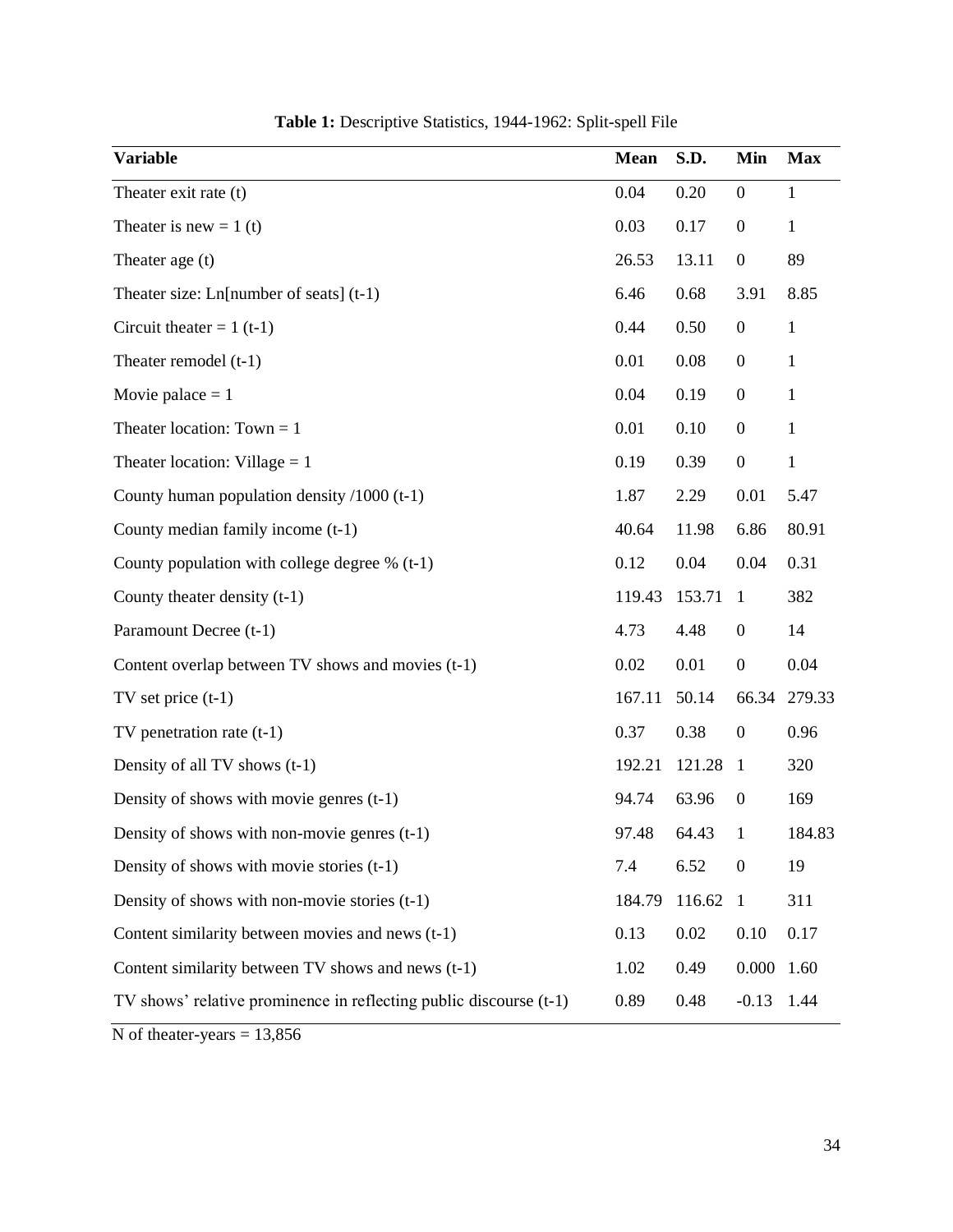|                                                   | Model       | Model       | Model       | Model       | Model       |
|---------------------------------------------------|-------------|-------------|-------------|-------------|-------------|
|                                                   | (2.1)       | (2.2)       | (2.3)       | (2.4)       | (2.5)       |
| Theater is new = $1(t)$                           | $-0.936+$   | $-0.927+$   | $-0.900+$   | $-0.927+$   | $-0.915+$   |
|                                                   | (0.487)     | (0.490)     | (0.490)     | (0.487)     | (0.486)     |
| Theater age (t)                                   | $0.009*$    | $0.008 +$   | $0.009 +$   | $0.009*$    | $0.010*$    |
|                                                   | (0.004)     | (0.004)     | (0.004)     | (0.004)     | (0.004)     |
| Theater size: $Ln[number$ of seats] (t-1)         | $-1.205***$ | $-1.205***$ | $-1.209***$ | $-1.206***$ | $-1.206***$ |
|                                                   | (0.105)     | (0.105)     | (0.106)     | (0.105)     | (0.105)     |
| Circuit theater = $1$ (t-1)                       | $-0.174$    | $-0.175$    | $-0.169$    | $-0.173$    | $-0.172$    |
|                                                   | (0.114)     | (0.114)     | (0.114)     | (0.114)     | (0.114)     |
| Theater remodel (t-1)                             | $-1.818*$   | $-1.810*$   | $-1.820*$   | $-1.822*$   | $-1.845*$   |
|                                                   | (0.860)     | (0.862)     | (0.857)     | (0.858)     | (0.851)     |
| Movie palace $= 1$                                | 0.368       | 0.357       | 0.364       | 0.369       | 0.379       |
|                                                   | (0.369)     | (0.369)     | (0.369)     | (0.369)     | (0.369)     |
| Theater location: Town $= 1$                      | $0.639*$    | $0.631*$    | $0.636*$    | $0.639*$    | $0.651*$    |
|                                                   | (0.282)     | (0.282)     | (0.281)     | (0.282)     | (0.283)     |
|                                                   |             |             |             |             |             |
| Theater location: Village $= 1$                   | $-0.053$    | $-0.051$    | $-0.054$    | $-0.053$    | $-0.054$    |
|                                                   | (0.123)     | (0.123)     | (0.123)     | (0.123)     | (0.124)     |
| County human population density (t-1)             | 8.086***    | 7.752***    | 7.965***    | 8.027***    | 8.366***    |
|                                                   | (1.337)     | (1.359)     | (1.399)     | (1.345)     | (1.362)     |
| County median family income (t-1)                 | $-0.043$    | $-0.043$    | $-0.027$    | $-0.043$    | $-0.039$    |
|                                                   | (0.046)     | (0.046)     | (0.049)     | (0.047)     | (0.049)     |
| County population with college degree % (t-1)     | $-45.193*$  | $-43.650*$  | $-46.515*$  | $-45.597**$ | $-47.365**$ |
|                                                   | (17.548)    | (17.342)    | (18.080)    | (17.678)    | (18.222)    |
| County theater density (t-1)                      | $0.028***$  | $0.026***$  | $0.026***$  | $0.027***$  | $0.027***$  |
|                                                   | (0.004)     | (0.004)     | (0.004)     | (0.004)     | (0.004)     |
| Paramount Decree (t-1)                            | 0.047       | $-0.043$    | $-0.014$    | 0.023       | 0.005       |
|                                                   | (0.063)     | (0.090)     | (0.094)     | (0.067)     | (0.075)     |
| Content overlap between TV shows and movies (t-1) | 16.157*     | 16.592*     | 16.163*     | 13.742      | 10.757      |
|                                                   | (8.145)     | (8.231)     | (7.873)     | (8.395)     | (8.130)     |
| $TV$ set price $(t-1)$                            | 0.000       | 0.001       | $0.004*$    | 0.001       | 0.001       |
|                                                   | (0.002)     | (0.002)     | (0.002)     | (0.002)     | (0.002)     |
| TV penetration rate $(t-1)$                       | 1.733***    | 1.769***    | 2.890       | $1.612***$  | $6.023*$    |
|                                                   | (0.349)     | (0.356)     | (2.077)     | (0.359)     | (2.567)     |
| Density of all TV shows (t-1)                     | $0.005***$  |             |             |             |             |
|                                                   | (0.001)     |             |             |             |             |
| Density of shows with non-movie genres (t-1)      |             | 0.000       | $-0.022**$  |             |             |
|                                                   |             | (0.003)     | (0.007)     |             |             |
| Density of shows with movie genres (t-1)          |             | $0.012*$    | $0.038***$  |             |             |
|                                                   |             | (0.005)     | (0.009)     |             |             |
| Density of shows with movie genres (t-1)          |             |             | $-0.041**$  |             |             |
| <i>*</i> TV penetration rate (t-1)                |             |             | (0.014)     |             |             |
| Density of shows with non-movie genres $(t-1)$    |             |             | $0.025**$   |             |             |
| * TV penetration rate (t-1)                       |             |             | (0.009)     |             |             |
| Density of shows with non-movie stories $(t-1)$   |             |             |             | $0.004***$  | $0.003**$   |
|                                                   |             |             |             | (0.001)     | (0.001)     |
| Density of shows with movie stories (t-1)         |             |             |             | 0.037       | $0.097*$    |
|                                                   |             |             |             | (0.029)     | (0.038)     |
| Density of shows with movie stories (t-1)         |             |             |             |             | $-0.182*$   |
| <i>*</i> TV penetration rate (t-1)                |             |             |             |             | (0.072)     |
| Density of shows with non-movie stories (t-1)     |             |             |             |             | $-0.008$    |
| * TV penetration rate (t-1)                       |             |             |             |             | (0.007)     |
| County dummies                                    | Yes         | Yes         | Yes         | Yes         | Yes         |
| Time pieces                                       | Yes         | Yes         | Yes         | Yes         | Yes         |
| Number of theater-years                           | 13,856      | 13,856      | 13,856      | 13,856      | 13,856      |
| Number of theaters                                | 1,058       | 1,058       | 1,058       | 1,058       | 1,058       |
| Number of theater failures                        | 593         | 593         | 593         | 593         | 593         |
| Pseudo log-likelihood                             | $-845.2$    | $-844.2$    | $-837.6$    | $-844.6$    | $-841.3$    |
| (d.f.)                                            | (122)       | (123)       | (125)       | (123)       | (125)       |
|                                                   |             |             |             |             |             |

|  |  | Table 2: Piecewise Exponential Regressions: Effects of Cultural Embeddedness on Theater Failure Rates |  |  |  |  |  |  |
|--|--|-------------------------------------------------------------------------------------------------------|--|--|--|--|--|--|
|  |  |                                                                                                       |  |  |  |  |  |  |

*Note*: Robust standard errors in parentheses. \*\*\*  $p<0.001$ , \*\*  $p<0.01$ , \*  $p<0.05$ , +  $p<0.1$ . Two-tailed tests.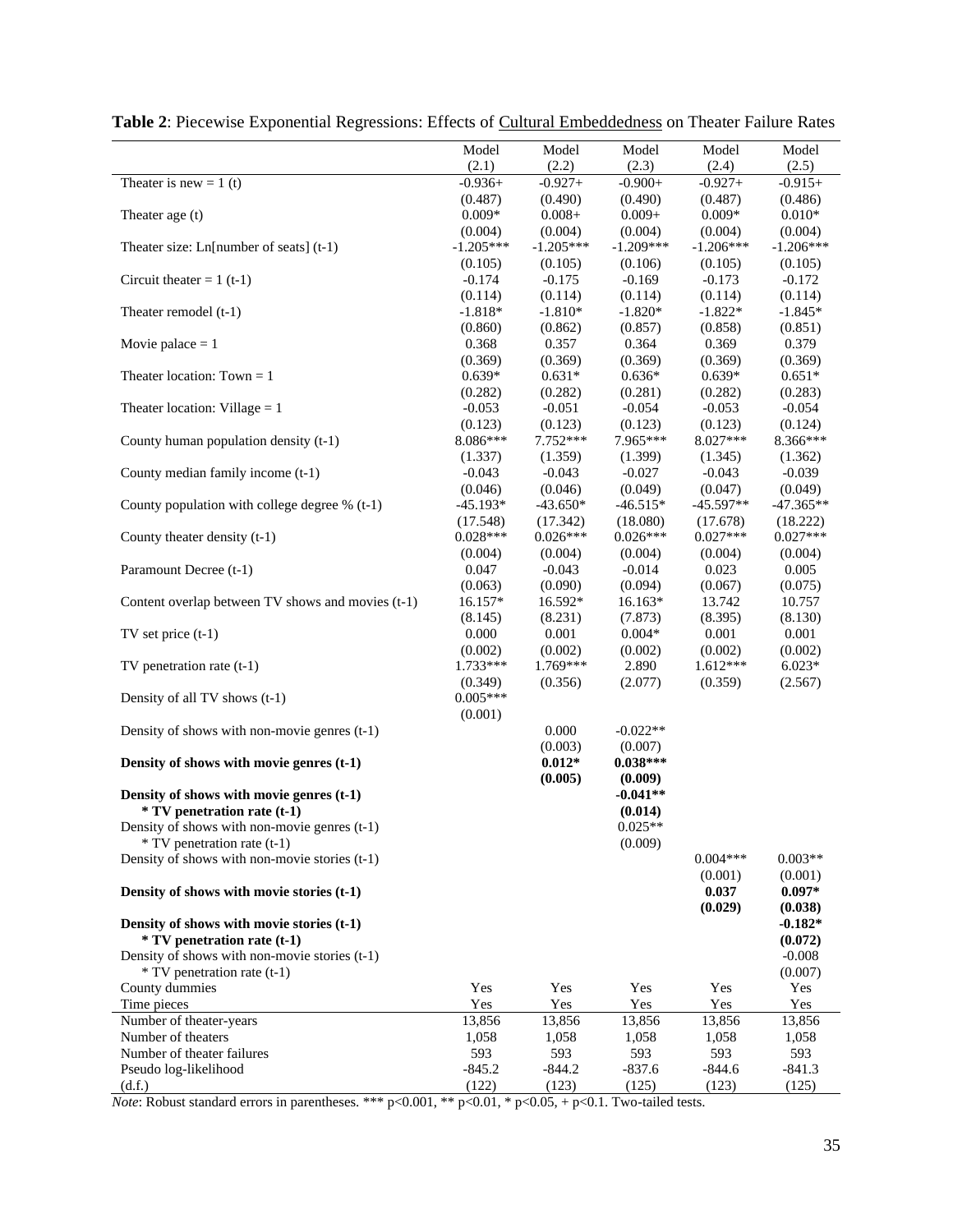|                                                                    | Model       | Model       | Model       |
|--------------------------------------------------------------------|-------------|-------------|-------------|
|                                                                    | (3.1)       | (3.2)       | (3.3)       |
| Theater is new = $1(t)$                                            | $-0.860+$   | $-0.850+$   | $-0.907+$   |
|                                                                    | (0.487)     | (0.488)     | (0.488)     |
| Theater age (t)                                                    | $0.008 +$   | $0.008 +$   | $0.009*$    |
|                                                                    | (0.004)     | (0.004)     | (0.004)     |
| Theater size: Ln[number of seats] $(t-1)$                          | $-1.208***$ | $-1.208***$ | $-1.207***$ |
|                                                                    | (0.105)     | (0.105)     | (0.105)     |
| Circuit theater = $1$ (t-1)                                        | $-0.173$    | $-0.172$    | $-0.171$    |
|                                                                    | (0.114)     | (0.114)     | (0.114)     |
| Theater remodel (t-1)                                              | $-1.787*$   | $-1.789*$   | $-1.834*$   |
|                                                                    | (0.848)     | (0.849)     | (0.850)     |
| Movie palace $= 1$                                                 | 0.353       | 0.355       | 0.370       |
|                                                                    | (0.370)     | (0.370)     | (0.369)     |
| Theater location: $Town = 1$                                       | $0.629*$    | $0.630*$    | $0.648*$    |
|                                                                    | (0.276)     | (0.277)     | (0.275)     |
| Theater location: Village $= 1$                                    | $-0.055$    | $-0.056$    | $-0.053$    |
|                                                                    | (0.123)     | (0.123)     | (0.124)     |
| County human population density (t-1)                              | 7.307***    | 7.491***    | 8.220***    |
|                                                                    | (1.320)     | (1.304)     | (1.388)     |
| County median family income (t-1)                                  | $-0.014$    | $-0.014$    | $-0.039$    |
|                                                                    | (0.043)     | (0.043)     | (0.048)     |
| County population with college degree $% (t-1)$                    | $-40.115*$  | $-40.700*$  | $-46.215*$  |
|                                                                    | (16.086)    | (16.132)    | (18.057)    |
| County theater density (t-1)                                       | $0.027***$  | $0.027***$  | $0.028***$  |
|                                                                    | (0.004)     | (0.004)     | (0.004)     |
| Paramount Decree (t-1)                                             | $-0.078$    | $-0.058$    | 0.037       |
|                                                                    | (0.061)     | (0.057)     | (0.063)     |
| Content overlap between TV shows and movies (t-1)                  | 30.722***   | 34.906***   | 19.735**    |
|                                                                    | (7.263)     | (6.765)     | (7.074)     |
| $TV$ set price $(t-1)$                                             | $-0.005**$  | $-0.005**$  | $-0.006***$ |
|                                                                    | (0.001)     | (0.001)     | (0.002)     |
| TV penetration rate $(t-1)$                                        | 1.493***    | $1.524***$  | 4.986***    |
|                                                                    | (0.352)     | (0.349)     | (0.664)     |
| Content similarity between TV shows and news (t-1)                 | $0.972***$  |             |             |
|                                                                    | (0.226)     |             |             |
|                                                                    | 3.904       |             |             |
| Content similarity between movies and news (t-1)                   |             |             |             |
|                                                                    | (3.850)     |             |             |
| TV shows' relative prominence in reflecting public discourse (t-1) |             | $0.828***$  | 1.565***    |
|                                                                    |             | (0.205)     | (0.254)     |
| TV shows' relative prominence in reflecting public discourse (t-1) |             |             | $-3.269***$ |
| <i>*</i> TV penetration rate (t-1)                                 |             |             | (0.574)     |
| County dummies                                                     |             | Yes         | Yes         |
| Time pieces                                                        |             | Yes         | Yes         |
| Number of theater-years                                            | 13,856      | 13,856      | 13,856      |
| Number of theaters                                                 | 1,058       | 1,058       | 1,058       |
| Number of theater failures                                         | 593         | 593         | 593         |
| Pseudo log-likelihood                                              | $-857.8$    | $-858.5$    | $-841.3$    |
| (d.f.)                                                             | (123)       | (122)       | (123)       |

Table 3: Piecewise Exponential Regressions: Effects of **Social Salience** on Theater Failure Rates

*Note*: Robust standard errors in parentheses. \*\*\* p<0.001, \*\* p<0.01, \* p<0.05, + p<0.1. Two-tailed tests.